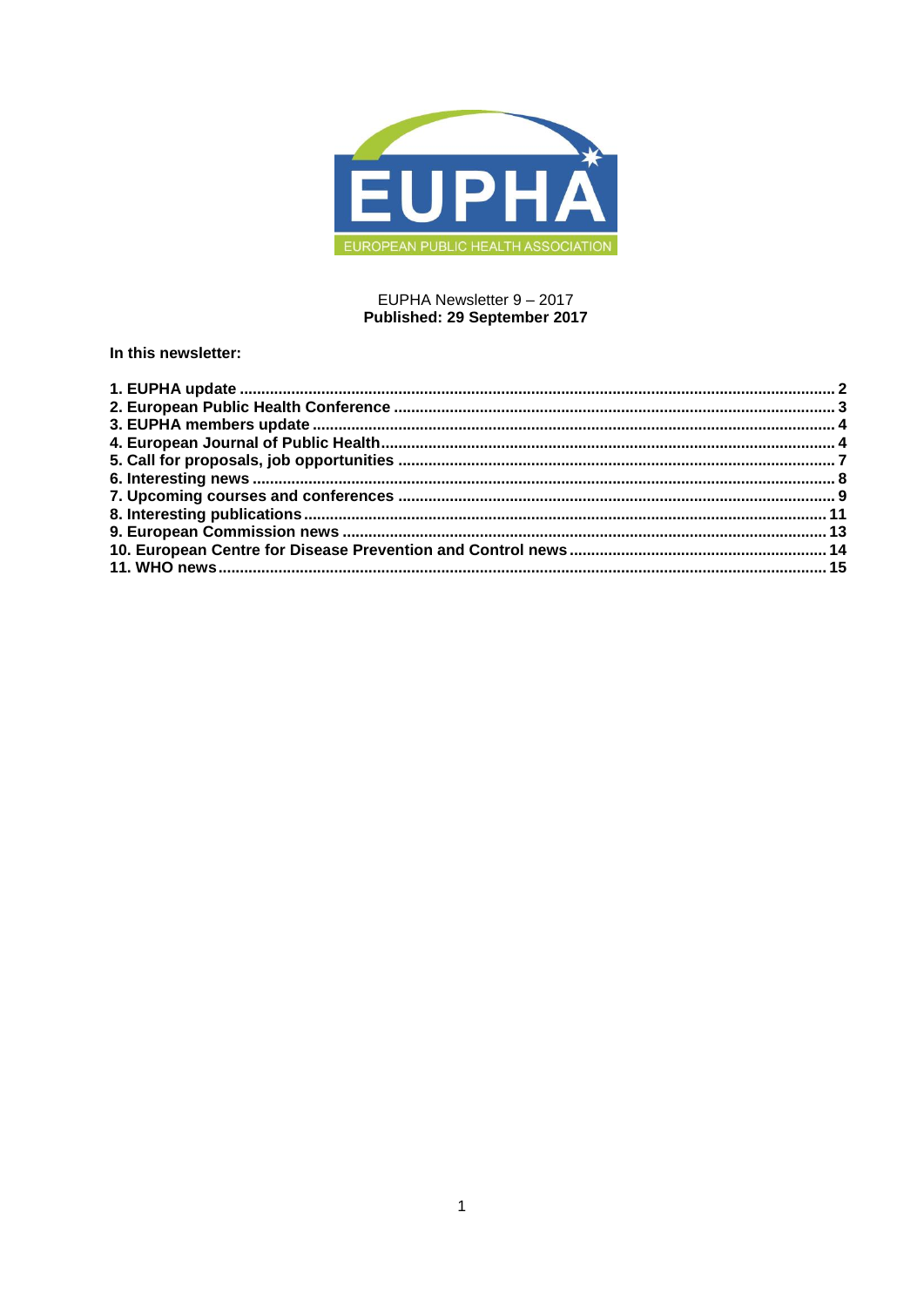# <span id="page-1-0"></span>**1. EUPHA update**

## **What is the future of Public Health Policy within the European Union?**

This commentary, just published in the EJPH, is written by the presidents of EUPHA, EPHA, EuroHealthNet and ASPHER.

Natasha Azzopardi-Muscat, Katarzyna Czabanowska, Nicoline Tamsma, Archie Turnbull; What is the future of Public Health Policy within the European Union?, *European Journal of Public Health*, Volume 27, Issue 5, 1 October 2017, Pages 792–793,<https://doi.org/10.1093/eurpub/ckx115>

The future of Public Health Policy within the European Union (EU) institutions is currently attracting considerable debate. Since achieving a mandate for public health under the Maastricht Treaty in 1993, the EU has been responsible for implementing important public health policies, for example in the area of tobacco control. Much more however remains to be achieved.<sup>1</sup> As the commercial and political determinants of health become increasingly shaped at supra-national levels, there is a clear and pressing need and role for an EU that is actively and visibly at the forefront promoting improvement for the health of European citizens. The EU has a vital role to play in enabling and supporting all Member States to reach the targets set by the Sustainable Development Goals—the vast majority of which will improve...

[https://academic.oup.com/eurpub/article-...](https://academic.oup.com/eurpub/article-abstract/27/5/792/4080279/What-is-the-future-of-Public-Health-Policy-within?redirectedFrom=fulltext)

## **EUPHA attends the 67th Regional Committee meeting of WHO**

Organised in Budapest from 10 to 14 September, the WHO Regional Committee meeting was attended both by Prof Martin McKee, immediate past president of EUPHA and Dineke Zeegers Paget and Maaike Droogers from EUPHA office.

EUPHA was pleased to have a written joint statement: Towards a sustainable workforce in the European region: a framework for action. The statement was set up by Dr Ellen Kuhlmann, initiator of the proposed EUPHA section on Health workforce research and was co-signed by EHMA and ASPHER.

<https://eupha.org/advocacy-by-eupha>

## **EUPHA presenting at the EU and sustainable diets meeting in Brussels**

EUPHA is happy to be an active participant at the Meeting in Brussels on EU and sustainable diets organised by FENS on 21-22 September 2017. Dr Chris Birt, president of the EUPHA section on Food and nutrition, used this opportunity to bring EUPHA's report [Healthy and Sustainable diets in](https://eupha.org/repository/advocacy/EUPHA_report_on_healthy_and_sustainable_diets_20-05-2017.pdf)  [European countries](https://eupha.org/repository/advocacy/EUPHA_report_on_healthy_and_sustainable_diets_20-05-2017.pdf) under the attention of the participants.

## **EUPHA represented in the jury of 3rd EU Health Award 2017 for NGO in vaccination**

EUPHA is very pleased that Dr Aura Timen, president of our EUPHA section on Infectious diseases control has been appointed as a member of the jury of this 3rd EU Health Award 2017.

## **EUPHA attends the EPHA annual conference**

Both Dineke Zeegers Paget, Executive director of EUPHA, and Maaike Droogers, EUPHA scientific officer, attended the [2017 EPHA Annual Conference.](https://epha.org/epha-2017/) **"Make Health YOUR Business"** on 7 September in Brussels. The conference focussed on how to unleash the new levers and different levels of power to take action to prevent chronic diseases and deliver on the Sustainable Development Goals. You can browse the online contributions to the event on the [conference Storify](https://storify.com/EPHA_EU/make-health-your-business) and download the [press release](https://epha.org/epha-2017-call-to-international-action-chronic-diseases-crisis/)

During the full day programme, EUPHA had a small stand in the exhibition area.

## **EUPHA participates in the EU Stakeholder Pool - EUnetHTA JA3 Forum**

On 14 September, 2017, the day after its periodic Assembly, EUnetHTA JA3 has organized a Forum open to the whole EU Stakeholder Pool on HTA. EUPHA is very happy that Prof. Carlo Favaretti, president of the EUPHA section on Health technology assessment, attended this meeting.

## **EUPHA co-organised the Salzburg seminar Leadership in healthcare**

EUPHA is very proud to have been one of the organisers of the Salzburg seminar, together with the Catholic University of the Sacred Heart, Rome, Italy. This seminar, that took place from 10-16 September, was very successful.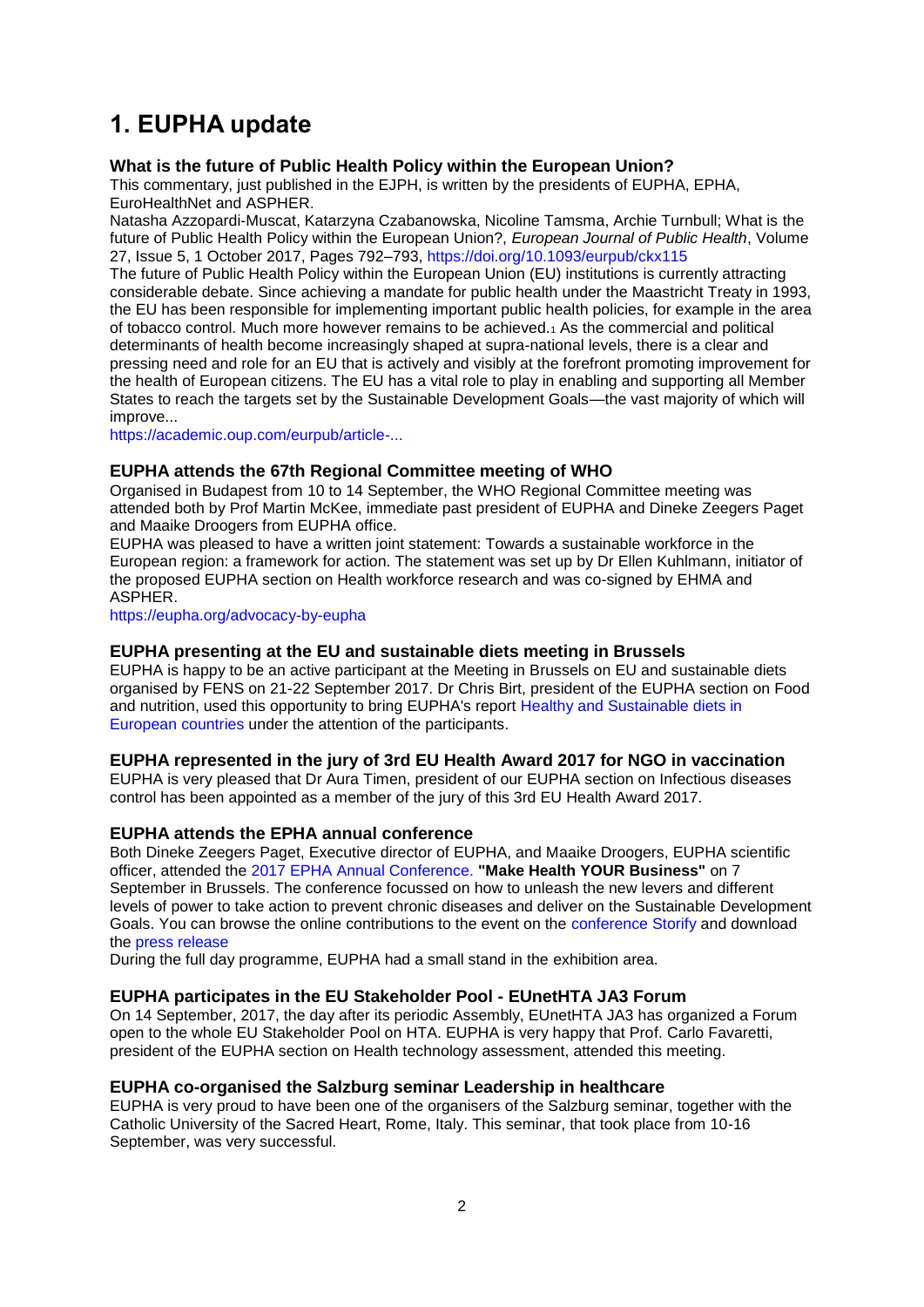The main speakers included: Prof. Walter Ricciardi, past president of EUPHA, Prof. Martin McKee, immediate past president of EUPHA and Dr Natasha Azzopardi Muscat, president of EUPHA.

## **E-collection on public mental health still accessible**

EUPHA is happy to remind you that the E-collection on public mental health, published in July 2017, is still available on the EJPH website.

EUPHA publishes E-collections on specific health topics by combining already published articles in the EJPH with an updated editorial. E-collections are available free of charge for a period of 3 months. [https://academic.oup.com/eurpub/pages/me...](https://academic.oup.com/eurpub/pages/mental_health_and_mental_disorder)

#### **Meeting on Road traffic injuries – severity and long term consequences**

Just before the start of the EPH Conference in Stockholm, the EUPHA section on Injury prevention and safety promotion is organising on Tuesday 31 October a meeting on Road traffic injuries – severity and long term consequences. The meeting will take place at Karolinska Institutet and the programme information is attached. If you wish to attend the meeting, please contact [anne.lounamaa@thl.fi](mailto:anne.lounamaa@thl.fi) , the president of EUPHA - INJ.

## <span id="page-2-0"></span>**2. European Public Health Conference**





**10th European Public Health Conference: 'Sustaining resilient and healthy communities', Stockholmsmässan, Stockholm, 1 - 4 November 2017**

### *STOCKHOLM 2017: EVERYBODY WILL BE THERE*

#### **Programme update**

## **Plenary 4 - Successful health innovation: from the 'what' to the 'how'**

*Friday 3 November, 13:40 – 14:40*

Organised by: WHO Regional Office for Europe, European Observatory on Health Systems and Policies and TO-REACH consortium. *Moderator*: Rafael Bengoa, Institute for Health and Strategy, Spain. *With*: Hans Kluge, WHO Regional Office for Europe, Walter Ricciardi, National Institute of Health, Italy, Josep Figueras, European Observatory on Health Systems and Policies, Natasha Azzopardi Muscat, EUPHA President and Anna Korotkova, Federal Research Institute for Health, Russian Federation. Others to be announced.

#### **Lunch Symposiums**

*Thursday 2 November, 12:15-13:15*

#### [Using One Health approach to combat AMR](https://ephconference.eu/lunch-symposiums-367)

Organised by LIF, the trade association for the research-based pharmaceutical industry in Sweden, representing about 85 members and associate companies

#### *Friday 3 November, 12:30-13:30*

[Social Impact Bonds: driving innovation in healthcare and social services](https://ephconference.eu/lunch-symposiums-368) Organised by Health Navigator, United Kingdom and Sweden

#### [A fresh take on policy for pharmaceutical research: ensuring access to medical innovation and tackling](https://ephconference.eu/lunch-symposiums-369)  medical gaps

Organised by the Federal Ministry of Health and Women's Affairs, Austria

#### **Registration**

Over 1,500 people have already registered and there is room for more participants. For delegates registering after 16 October (midnight) please note that you will not be added to the list of participants. Onsite registration in Stockholm opens on Wednesday 1 November. Cash payment in Stockholm is not possible, only by credit card by credit card terminal.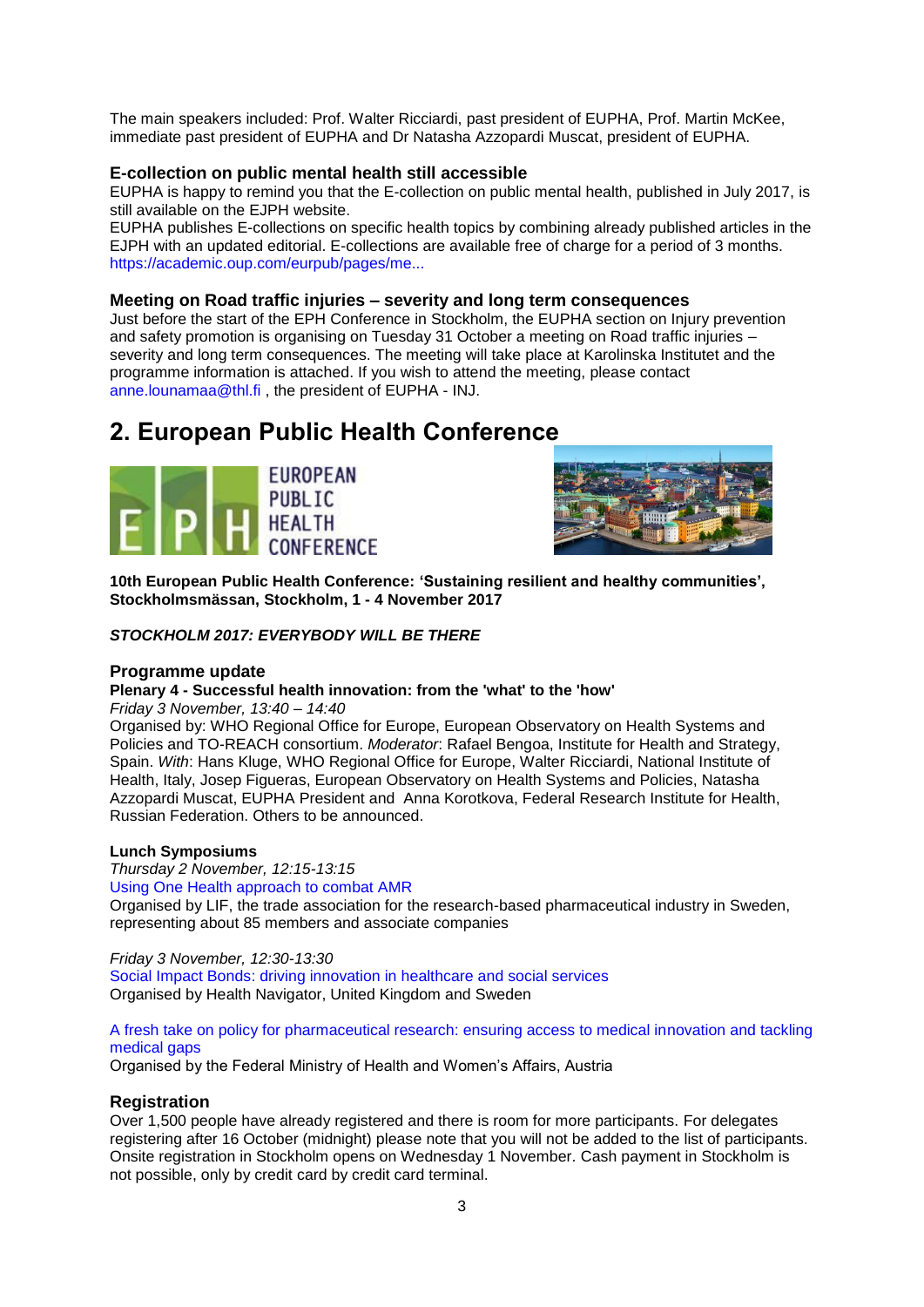# <span id="page-3-0"></span>**3. EUPHA members update**

## **SESPAS - change of Email address**

The SESPAS secretariat has recently changed the email address to: **secretaria@sespas.es**

## **Clinic of Social and Family Medicine (CSFM) and the Health Services Research & Public Health Laboratory (HSR-PH), School of Medicine, University of Crete, Greece**

The EUR-HUMAN project, a capacity-building project we launched at the beginning of last year, coordinated by our entity with Professor Lionis as Coordinator for the Consortium, has been shortlisted for the Gastein award (see project 2):<https://www.ehfg.org/projects-events/european-health-award/>

## **Société Française de Santé Publique - SFSP (French society of public health)**

ON 21 September, the SFSP has provided detailed input into theComments and contribution to the WHO Global Action Plan on Physical Activity 2018-2030.

[http://www.sfsp.fr/content-page/175-les-...](http://www.sfsp.fr/content-page/175-les-contributions-de-la-sfsp/8189-la-sfsp-apporte-sa-contribution-a-l-ecriture-du-futur-global-action-plan-for-physical-activity-de-l-oms)

# <span id="page-3-1"></span>**4. European Journal of Public Health**



[The European Journal of Public Health](http://eurpub.oxfordjournals.org/) is a multidisciplinary journal in the field of public health.

The EJPH is published bimonthly. The journal provides a forum for discussion and debate of current international public health issues with a focus on the European region. In 2017, the impact factor of the journal is at 2.431. The 5-year impact factor is 2.664.

The EJPH is the official journal of EUPHA.

## **EJPH volume 27, issue 5 is now available Editorials**

[Resilience and 21st century public health](http://euphapedia.eupha.org/newsletter/https:/academic.oup.com/eurpub/article/27/5/789/4209884/Resilience-and-21st-century-public-health) [Erio Ziglio;](http://euphapedia.eupha.org/newsletter/https:/academic.oup.com/eurpub/search-results?f_Authors=Erio+Ziglio) [Natasha Azzopardi-Muscat;](http://euphapedia.eupha.org/newsletter/https:/academic.oup.com/eurpub/search-results?f_Authors=Natasha+Azzopardi-Muscat) [Lino Briguglio](http://euphapedia.eupha.org/newsletter/https:/academic.oup.com/eurpub/search-results?f_Authors=Lino+Briguglio) [\[Article\]](https://academic.oup.com/eurpub/article/27/5/789/4209884/Resilience-and-21st-century-public-health?searchresult=1)

[Healthy diets and a healthy planet](http://euphapedia.eupha.org/newsletter/https:/academic.oup.com/eurpub/article/27/5/790/4209876/Healthy-diets-and-a-healthy-planet) [Christopher A. Birt](http://euphapedia.eupha.org/newsletter/https:/academic.oup.com/eurpub/search-results?f_Authors=Christopher+A.+Birt) [\[Article\]](https://academic.oup.com/eurpub/article/27/5/790/4209876/Healthy-diets-and-a-healthy-planet?searchresult=1)

## **Miscellaneous**

[What is the future of Public Health Policy within the European Union?](http://euphapedia.eupha.org/newsletter/https:/academic.oup.com/eurpub/article/27/5/792/4080279/What-is-the-future-of-Public-Health-Policy-within) [Natasha Azzopardi-Muscat;](http://euphapedia.eupha.org/newsletter/https:/academic.oup.com/eurpub/search-results?f_Authors=Natasha+Azzopardi-Muscat) [Katarzyna Czabanowska;](http://euphapedia.eupha.org/newsletter/https:/academic.oup.com/eurpub/search-results?f_Authors=Katarzyna+Czabanowska) [Nicoline Tamsma;](http://euphapedia.eupha.org/newsletter/https:/academic.oup.com/eurpub/search-results?f_Authors=Nicoline+Tamsma) [Archie Turnbull](http://euphapedia.eupha.org/newsletter/https:/academic.oup.com/eurpub/search-results?f_Authors=Archie+Turnbull) [\[Article\]](https://academic.oup.com/eurpub/article/27/5/792/4080279/What-is-the-future-of-Public-Health-Policy-within?searchresult=1)

## **Health Services Research**

[Assessment of informal caregiver's needs by self-administered instruments: a literature review](http://euphapedia.eupha.org/newsletter/https:/academic.oup.com/eurpub/article/27/5/796/3976038/Assessment-of-informal-caregiver-s-needs-by-self) [Anne Lefranc;](http://euphapedia.eupha.org/newsletter/https:/academic.oup.com/eurpub/search-results?f_Authors=Anne+Lefranc) [David Pérol;](http://euphapedia.eupha.org/newsletter/https:/academic.oup.com/eurpub/search-results?f_Authors=David+P%c3%a9rol) [Morgane Plantier;](http://euphapedia.eupha.org/newsletter/https:/academic.oup.com/eurpub/search-results?f_Authors=Morgane+Plantier) [Pierre Chatelain;](http://euphapedia.eupha.org/newsletter/https:/academic.oup.com/eurpub/search-results?f_Authors=Pierre+Chatelain) [Henri de Rohan-Chabot](http://euphapedia.eupha.org/newsletter/https:/academic.oup.com/eurpub/search-results?f_Authors=Henri+de+Rohan-Chabot) ... **[\[Article\]](https://academic.oup.com/eurpub/article/27/5/796/3976038/Assessment-of-informal-caregiver-s-needs-by-self?searchresult=1)** 

[Do hospital characteristics influence Cesarean delivery? Analysis of National Health Insurance claim](http://euphapedia.eupha.org/newsletter/https:/academic.oup.com/eurpub/article/27/5/801/3803433/Do-hospital-characteristics-influence-Cesarean)  [data](http://euphapedia.eupha.org/newsletter/https:/academic.oup.com/eurpub/article/27/5/801/3803433/Do-hospital-characteristics-influence-Cesarean)

[Kyu-Tae Han;](http://euphapedia.eupha.org/newsletter/https:/academic.oup.com/eurpub/search-results?f_Authors=Kyu-Tae+Han) [Seung Ju Kim;](http://euphapedia.eupha.org/newsletter/https:/academic.oup.com/eurpub/search-results?f_Authors=Seung+Ju+Kim) [Yeong Jun Ju;](http://euphapedia.eupha.org/newsletter/https:/academic.oup.com/eurpub/search-results?f_Authors=Yeong+Jun+Ju) [Jong Won Choi;](http://euphapedia.eupha.org/newsletter/https:/academic.oup.com/eurpub/search-results?f_Authors=Jong+Won+Choi) [Eun-Cheol Park](http://euphapedia.eupha.org/newsletter/https:/academic.oup.com/eurpub/search-results?f_Authors=Eun-Cheol+Park) [\[Article\]](https://academic.oup.com/eurpub/article/27/5/801/3803433/Do-hospital-characteristics-influence-Cesarean?searchresult=1)

[Do perceived barriers to clinical presentation affect anticipated time to presenting with cancer](http://euphapedia.eupha.org/newsletter/https:/academic.oup.com/eurpub/article/27/5/808/3914729/Do-perceived-barriers-to-clinical-presentation)  [symptoms: an ICBP study](http://euphapedia.eupha.org/newsletter/https:/academic.oup.com/eurpub/article/27/5/808/3914729/Do-perceived-barriers-to-clinical-presentation) [Conan Donnelly;](http://euphapedia.eupha.org/newsletter/https:/academic.oup.com/eurpub/search-results?f_Authors=Conan+Donnelly) [Samantha Quaife;](http://euphapedia.eupha.org/newsletter/https:/academic.oup.com/eurpub/search-results?f_Authors=Samantha+Quaife) [Lindsay Forbes;](http://euphapedia.eupha.org/newsletter/https:/academic.oup.com/eurpub/search-results?f_Authors=Lindsay+Forbes) [Jackie Boylan;](http://euphapedia.eupha.org/newsletter/https:/academic.oup.com/eurpub/search-results?f_Authors=Jackie+Boylan) [Carol Tishelman](http://euphapedia.eupha.org/newsletter/https:/academic.oup.com/eurpub/search-results?f_Authors=Carol+Tishelman) ...

[\[Article\]](https://academic.oup.com/eurpub/article/27/5/808/3914729/Do-perceived-barriers-to-clinical-presentation?searchresult=1)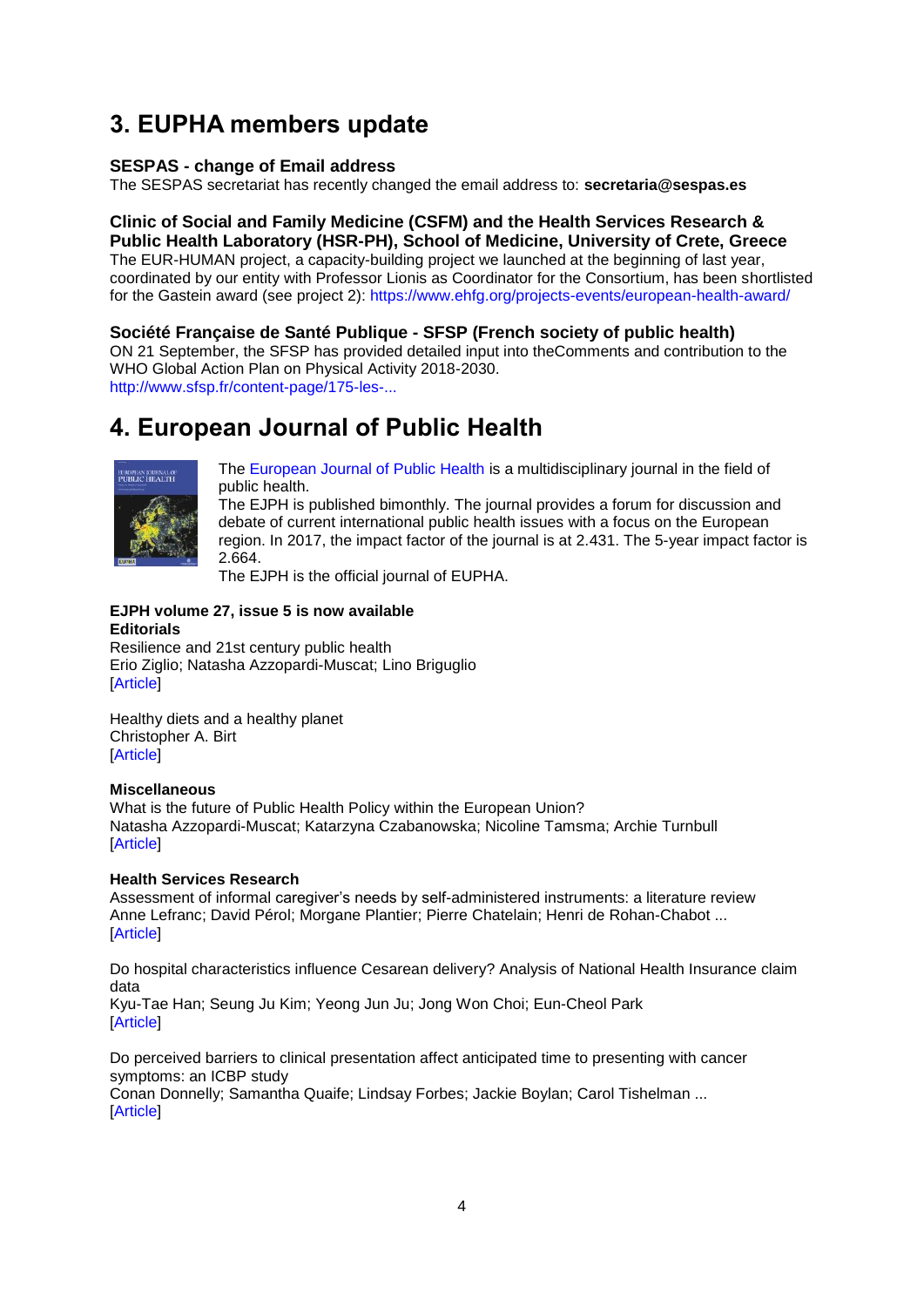### **[Editor's Choice](http://euphapedia.eupha.org/newsletter/https:/academic.oup.com/eurpub/search-results?f_OUPSeries=Editor)**

[Admissions to inpatient care facilities in the last year of life of community-dwelling older people](http://euphapedia.eupha.org/newsletter/https:/academic.oup.com/eurpub/article/27/5/814/4055904/Admissions-to-inpatient-care-facilities-in-the) in [Europe](http://euphapedia.eupha.org/newsletter/https:/academic.oup.com/eurpub/article/27/5/814/4055904/Admissions-to-inpatient-care-facilities-in-the)

[Anouk Overbeek;](http://euphapedia.eupha.org/newsletter/https:/academic.oup.com/eurpub/search-results?f_Authors=Anouk+Overbeek) [Lieve Van den Block;](http://euphapedia.eupha.org/newsletter/https:/academic.oup.com/eurpub/search-results?f_Authors=Lieve+Van+den+Block) [Ida J. Korfage;](http://euphapedia.eupha.org/newsletter/https:/academic.oup.com/eurpub/search-results?f_Authors=Ida+J.+Korfage) [Yolanda W.H. Penders;](http://euphapedia.eupha.org/newsletter/https:/academic.oup.com/eurpub/search-results?f_Authors=Yolanda+W.H.+Penders) [Agnes van der Heide](http://euphapedia.eupha.org/newsletter/https:/academic.oup.com/eurpub/search-results?f_Authors=Agnes+van+der+Heide) ...

## [\[Article\]](https://academic.oup.com/eurpub/article/27/5/814/4055904/Admissions-to-inpatient-care-facilities-in-the?searchresult=1)

[Effects of home-visit nursing services on hospitalization in the elderly with pressure ulcers: a](http://euphapedia.eupha.org/newsletter/https:/academic.oup.com/eurpub/article/27/5/822/3979523/Effects-of-home-visit-nursing-services-on)  [longitudinal study](http://euphapedia.eupha.org/newsletter/https:/academic.oup.com/eurpub/article/27/5/822/3979523/Effects-of-home-visit-nursing-services-on) [Hyo Jung Lee;](http://euphapedia.eupha.org/newsletter/https:/academic.oup.com/eurpub/search-results?f_Authors=Hyo+Jung+Lee) [Yeong Jun Ju;](http://euphapedia.eupha.org/newsletter/https:/academic.oup.com/eurpub/search-results?f_Authors=Yeong+Jun+Ju) [Eun-Cheol Park;](http://euphapedia.eupha.org/newsletter/https:/academic.oup.com/eurpub/search-results?f_Authors=Eun-Cheol+Park) [Juyeong Kim;](http://euphapedia.eupha.org/newsletter/https:/academic.oup.com/eurpub/search-results?f_Authors=Juyeong+Kim) [Sang Gyu Lee](http://euphapedia.eupha.org/newsletter/https:/academic.oup.com/eurpub/search-results?f_Authors=Sang+Gyu+Lee) [\[Article\]](https://academic.oup.com/eurpub/article/27/5/822/3979523/Effects-of-home-visit-nursing-services-on?searchresult=1)

[Lower fragmentation of coordination in primary care is associated with lower prescribing drug costs](http://euphapedia.eupha.org/newsletter/https:/academic.oup.com/eurpub/article/27/5/826/3943646/Lower-fragmentation-of-coordination-in-primary) [lessons from chronic illness care in Hungary](http://euphapedia.eupha.org/newsletter/https:/academic.oup.com/eurpub/article/27/5/826/3943646/Lower-fragmentation-of-coordination-in-primary) [Ágnes Lublóy;](http://euphapedia.eupha.org/newsletter/https:/academic.oup.com/eurpub/search-results?f_Authors=%c3%81gnes+Lubl%c3%b3y) [Judit Lilla Keresztúri;](http://euphapedia.eupha.org/newsletter/https:/academic.oup.com/eurpub/search-results?f_Authors=Judit+Lilla+Kereszt%c3%bari) [Gábor Benedek](http://euphapedia.eupha.org/newsletter/https:/academic.oup.com/eurpub/search-results?f_Authors=G%c3%a1bor+Benedek) [\[Article\]](https://academic.oup.com/eurpub/article/27/5/826/3943646/Lower-fragmentation-of-coordination-in-primary?searchresult=1)

## **Child and Adolescent Health**

[Parental break-ups and stress: roles of age and family structure in 44 509 pre-adolescent children](http://euphapedia.eupha.org/newsletter/https:/academic.oup.com/eurpub/article/27/5/829/3760077/Parental-break-ups-and-stress-roles-of-age-amp) [Agnete S. Dissing;](http://euphapedia.eupha.org/newsletter/https:/academic.oup.com/eurpub/search-results?f_Authors=Agnete+S.+Dissing) [Nadya Dich;](http://euphapedia.eupha.org/newsletter/https:/academic.oup.com/eurpub/search-results?f_Authors=Nadya+Dich) [Anne-Marie Nybo Andersen;](http://euphapedia.eupha.org/newsletter/https:/academic.oup.com/eurpub/search-results?f_Authors=Anne-Marie+Nybo+Andersen) [Rikke Lund;](http://euphapedia.eupha.org/newsletter/https:/academic.oup.com/eurpub/search-results?f_Authors=Rikke+Lund) [Naja H Rod](http://euphapedia.eupha.org/newsletter/https:/academic.oup.com/eurpub/search-results?f_Authors=Naja+H+Rod) [\[Article\]](https://academic.oup.com/eurpub/article/27/5/829/3760077/Parental-break-ups-and-stress-roles-of-age-amp?searchresult=1)

[Trends in the sexual behaviour of 15-year olds in Scotland: 2002–14](http://euphapedia.eupha.org/newsletter/https:/academic.oup.com/eurpub/article/27/5/835/3603403/Trends-in-the-sexual-behaviour-of-15-year-olds-in) [Fergus G. Neville;](http://euphapedia.eupha.org/newsletter/https:/academic.oup.com/eurpub/search-results?f_Authors=Fergus+G.+Neville) [Juliet McEachran;](http://euphapedia.eupha.org/newsletter/https:/academic.oup.com/eurpub/search-results?f_Authors=Juliet+McEachran) [Aixa Aleman-Diaz;](http://euphapedia.eupha.org/newsletter/https:/academic.oup.com/eurpub/search-results?f_Authors=Aixa+Aleman-Diaz) [Ross Whitehead;](http://euphapedia.eupha.org/newsletter/https:/academic.oup.com/eurpub/search-results?f_Authors=Ross+Whitehead) [Alina Cosma](http://euphapedia.eupha.org/newsletter/https:/academic.oup.com/eurpub/search-results?f_Authors=Alina+Cosma) ... [\[Article\]](https://academic.oup.com/eurpub/article/27/5/835/3603403/Trends-in-the-sexual-behaviour-of-15-year-olds-in?searchresult=1)

[Emotional and behavioural problems in young children with divorced parents](http://euphapedia.eupha.org/newsletter/https:/academic.oup.com/eurpub/article/27/5/840/3867014/Emotional-and-behavioural-problems-in-young) [Meinou H.C. Theunissen;](http://euphapedia.eupha.org/newsletter/https:/academic.oup.com/eurpub/search-results?f_Authors=Meinou+H.C.+Theunissen) [Mariska Klein Velderman;](http://euphapedia.eupha.org/newsletter/https:/academic.oup.com/eurpub/search-results?f_Authors=Mariska+Klein+Velderman) [Anne P.G. Cloostermans;](http://euphapedia.eupha.org/newsletter/https:/academic.oup.com/eurpub/search-results?f_Authors=Anne+P.G.+Cloostermans) [Sijmen A. Reijneveld](http://euphapedia.eupha.org/newsletter/https:/academic.oup.com/eurpub/search-results?f_Authors=Sijmen+A.+Reijneveld) **[\[Article\]](https://academic.oup.com/eurpub/article/27/5/840/3867014/Emotional-and-behavioural-problems-in-young?searchresult=1)** 

[Increased risk of premature death following teenage abortion and childbirth–a longitudinal cohort study](http://euphapedia.eupha.org/newsletter/https:/academic.oup.com/eurpub/article/27/5/845/3828490/Increased-risk-of-premature-death-following) [Eerika Jalanko;](http://euphapedia.eupha.org/newsletter/https:/academic.oup.com/eurpub/search-results?f_Authors=Eerika+Jalanko) [Suvi Leppälahti;](http://euphapedia.eupha.org/newsletter/https:/academic.oup.com/eurpub/search-results?f_Authors=Suvi+Lepp%c3%a4lahti) [Oskari Heikinheimo;](http://euphapedia.eupha.org/newsletter/https:/academic.oup.com/eurpub/search-results?f_Authors=Oskari+Heikinheimo) [Mika Gissler](http://euphapedia.eupha.org/newsletter/https:/academic.oup.com/eurpub/search-results?f_Authors=Mika+Gissler) [\[Article\]](https://academic.oup.com/eurpub/article/27/5/845/3828490/Increased-risk-of-premature-death-following?searchresult=1)

[Maternal smoking during pregnancy and scholastic achievement in childhood: evidence from the](http://euphapedia.eupha.org/newsletter/https:/academic.oup.com/eurpub/article/27/5/850/3857723/Maternal-smoking-during-pregnancy-and-scholastic)  [LIFECOURSE cohort study](http://euphapedia.eupha.org/newsletter/https:/academic.oup.com/eurpub/article/27/5/850/3857723/Maternal-smoking-during-pregnancy-and-scholastic)

[Alfgeir L. Kristjansson;](http://euphapedia.eupha.org/newsletter/https:/academic.oup.com/eurpub/search-results?f_Authors=Alfgeir+L.+Kristjansson) [Ingibjorg E. Thorisdottir;](http://euphapedia.eupha.org/newsletter/https:/academic.oup.com/eurpub/search-results?f_Authors=Ingibjorg+E.+Thorisdottir) [Thora Steingrimsdottir;](http://euphapedia.eupha.org/newsletter/https:/academic.oup.com/eurpub/search-results?f_Authors=Thora+Steingrimsdottir) [John P. Allegrante;](http://euphapedia.eupha.org/newsletter/https:/academic.oup.com/eurpub/search-results?f_Authors=John+P.+Allegrante) [Christa L.](http://euphapedia.eupha.org/newsletter/https:/academic.oup.com/eurpub/search-results?f_Authors=Christa+L.+Lilly)  [Lilly](http://euphapedia.eupha.org/newsletter/https:/academic.oup.com/eurpub/search-results?f_Authors=Christa+L.+Lilly) ...

[\[Article\]](https://academic.oup.com/eurpub/article/27/5/850/3857723/Maternal-smoking-during-pregnancy-and-scholastic?searchresult=1)

[The increase in symptoms of anxiety and depressed mood among Icelandic adolescents: time trend](http://euphapedia.eupha.org/newsletter/https:/academic.oup.com/eurpub/article/27/5/856/4049609/The-increase-in-symptoms-of-anxiety-and-depressed)  [between 2006 and 2016](http://euphapedia.eupha.org/newsletter/https:/academic.oup.com/eurpub/article/27/5/856/4049609/The-increase-in-symptoms-of-anxiety-and-depressed) [Ingibjorg E. Thorisdottir;](http://euphapedia.eupha.org/newsletter/https:/academic.oup.com/eurpub/search-results?f_Authors=Ingibjorg+E.+Thorisdottir) [Bryndis B. Asgeirsdottir;](http://euphapedia.eupha.org/newsletter/https:/academic.oup.com/eurpub/search-results?f_Authors=Bryndis+B.+Asgeirsdottir) [Rannveig Sigurvinsdottir;](http://euphapedia.eupha.org/newsletter/https:/academic.oup.com/eurpub/search-results?f_Authors=Rannveig+Sigurvinsdottir) [John P. Allegrante;](http://euphapedia.eupha.org/newsletter/https:/academic.oup.com/eurpub/search-results?f_Authors=John+P.+Allegrante) [Inga D.](http://euphapedia.eupha.org/newsletter/https:/academic.oup.com/eurpub/search-results?f_Authors=Inga+D.+Sigfusdottir)  **[Sigfusdottir](http://euphapedia.eupha.org/newsletter/https:/academic.oup.com/eurpub/search-results?f_Authors=Inga+D.+Sigfusdottir)** [\[Article\]](https://academic.oup.com/eurpub/article/27/5/856/4049609/The-increase-in-symptoms-of-anxiety-and-depressed?searchresult=1)

## **Migration and Health**

[Avoidable hospitalization among migrants and ethnic minority groups: a systematic review](http://euphapedia.eupha.org/newsletter/https:/academic.oup.com/eurpub/article/27/5/861/4209882/Avoidable-hospitalization-among-migrants-and) [Teresa Dalla Zuanna;](http://euphapedia.eupha.org/newsletter/https:/academic.oup.com/eurpub/search-results?f_Authors=Teresa+Dalla+Zuanna) [Teresa Spadea;](http://euphapedia.eupha.org/newsletter/https:/academic.oup.com/eurpub/search-results?f_Authors=Teresa+Spadea) [Marzio Milana;](http://euphapedia.eupha.org/newsletter/https:/academic.oup.com/eurpub/search-results?f_Authors=Marzio+Milana) [Alessio Petrelli;](http://euphapedia.eupha.org/newsletter/https:/academic.oup.com/eurpub/search-results?f_Authors=Alessio+Petrelli) [Laura Cacciani](http://euphapedia.eupha.org/newsletter/https:/academic.oup.com/eurpub/search-results?f_Authors=Laura+Cacciani) ... [\[Article\]](https://academic.oup.com/eurpub/article/27/5/861/4209882/Avoidable-hospitalization-among-migrants-and?searchresult=1)

[Restricted health care entitlements for child migrants in Europe and Australia](http://euphapedia.eupha.org/newsletter/https:/academic.oup.com/eurpub/article/27/5/869/3867788/Restricted-health-care-entitlements-for-child) [Liv Stubbe Østergaard;](http://euphapedia.eupha.org/newsletter/https:/academic.oup.com/eurpub/search-results?f_Authors=Liv+Stubbe+%c3%98stergaard) [Marie Norredam;](http://euphapedia.eupha.org/newsletter/https:/academic.oup.com/eurpub/search-results?f_Authors=Marie+Norredam) [Claire Mock-Munoz de Luna;](http://euphapedia.eupha.org/newsletter/https:/academic.oup.com/eurpub/search-results?f_Authors=Claire+Mock-Munoz+de+Luna) [Mitch Blair;](http://euphapedia.eupha.org/newsletter/https:/academic.oup.com/eurpub/search-results?f_Authors=Mitch+Blair) [Sharon Goldfeld](http://euphapedia.eupha.org/newsletter/https:/academic.oup.com/eurpub/search-results?f_Authors=Sharon+Goldfeld) ... [\[Article\]](https://academic.oup.com/eurpub/article/27/5/869/3867788/Restricted-health-care-entitlements-for-child?searchresult=1)

## **Survey Methodology**

[How strongly related are health status and subjective well-being? Systematic review and meta](http://euphapedia.eupha.org/newsletter/https:/academic.oup.com/eurpub/article/27/5/879/3916886/How-strongly-related-are-health-status-and)[analysis](http://euphapedia.eupha.org/newsletter/https:/academic.oup.com/eurpub/article/27/5/879/3916886/How-strongly-related-are-health-status-and) [Kayonda Hubert Ngamaba;](http://euphapedia.eupha.org/newsletter/https:/academic.oup.com/eurpub/search-results?f_Authors=Kayonda+Hubert+Ngamaba) [Maria Panagioti;](http://euphapedia.eupha.org/newsletter/https:/academic.oup.com/eurpub/search-results?f_Authors=Maria+Panagioti) [Christopher J. Armitage](http://euphapedia.eupha.org/newsletter/https:/academic.oup.com/eurpub/search-results?f_Authors=Christopher+J.+Armitage) [\[Article\]](https://academic.oup.com/eurpub/article/27/5/879/3916886/How-strongly-related-are-health-status-and?searchresult=1)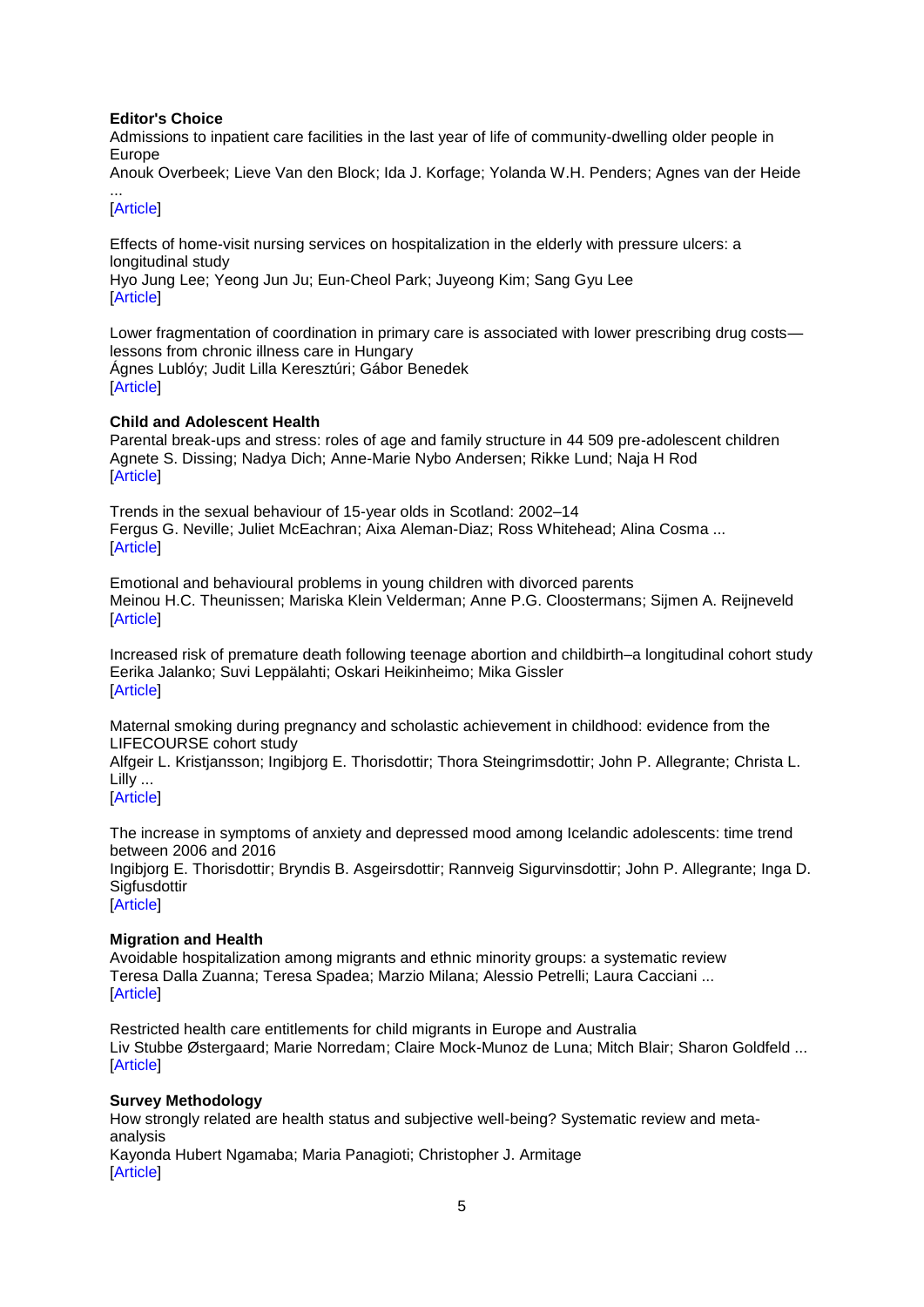[Standardization of physical measurements in European health examination surveys—experiences](http://euphapedia.eupha.org/newsletter/https:/academic.oup.com/eurpub/article/27/5/886/2939512/Standardization-of-physical-measurements-in)  [from the site visits](http://euphapedia.eupha.org/newsletter/https:/academic.oup.com/eurpub/article/27/5/886/2939512/Standardization-of-physical-measurements-in)

[Hanna Tolonen;](http://euphapedia.eupha.org/newsletter/https:/academic.oup.com/eurpub/search-results?f_Authors=Hanna+Tolonen) [Johanna Mäki-Opas;](http://euphapedia.eupha.org/newsletter/https:/academic.oup.com/eurpub/search-results?f_Authors=Johanna+M%c3%a4ki-Opas) [Jennifer S. Mindell;](http://euphapedia.eupha.org/newsletter/https:/academic.oup.com/eurpub/search-results?f_Authors=Jennifer+S.+Mindell) [Antonia Trichopoulou;](http://euphapedia.eupha.org/newsletter/https:/academic.oup.com/eurpub/search-results?f_Authors=Antonia+Trichopoulou) [Androniki Naska](http://euphapedia.eupha.org/newsletter/https:/academic.oup.com/eurpub/search-results?f_Authors=Androniki+Naska) ... **[\[Article\]](https://academic.oup.com/eurpub/article/27/5/886/2939512/Standardization-of-physical-measurements-in?searchresult=1)** 

[Additional weighting for education affects estimates from a National Health Interview Survey](http://euphapedia.eupha.org/newsletter/https:/academic.oup.com/eurpub/article/27/5/892/2996311/Additional-weighting-for-education-affects) [Johan Van der Heyden;](http://euphapedia.eupha.org/newsletter/https:/academic.oup.com/eurpub/search-results?f_Authors=Johan+Van+der+Heyden) [Dirk De Bacquer;](http://euphapedia.eupha.org/newsletter/https:/academic.oup.com/eurpub/search-results?f_Authors=Dirk+De+Bacquer) [Lydia Gisle;](http://euphapedia.eupha.org/newsletter/https:/academic.oup.com/eurpub/search-results?f_Authors=Lydia+Gisle) [Stefaan Demarest;](http://euphapedia.eupha.org/newsletter/https:/academic.oup.com/eurpub/search-results?f_Authors=Stefaan+Demarest) [Rana Charafeddine](http://euphapedia.eupha.org/newsletter/https:/academic.oup.com/eurpub/search-results?f_Authors=Rana+Charafeddine) ... [\[Article\]](https://academic.oup.com/eurpub/article/27/5/892/2996311/Additional-weighting-for-education-affects?searchresult=1)

[Accuracy of on-line self-reported weights and heights by young adults](http://euphapedia.eupha.org/newsletter/https:/academic.oup.com/eurpub/article/27/5/898/3868543/Accuracy-of-on-line-self-reported-weights-and) [Charoula Konstantia Nikolaou;](http://euphapedia.eupha.org/newsletter/https:/academic.oup.com/eurpub/search-results?f_Authors=Charoula+Konstantia+Nikolaou) [Catherine Ruth Hankey;](http://euphapedia.eupha.org/newsletter/https:/academic.oup.com/eurpub/search-results?f_Authors=Catherine+Ruth+Hankey) [Michael Ernest John Lean](http://euphapedia.eupha.org/newsletter/https:/academic.oup.com/eurpub/search-results?f_Authors=Michael+Ernest+John+Lean) [\[Article\]](https://academic.oup.com/eurpub/article/27/5/898/3868543/Accuracy-of-on-line-self-reported-weights-and?searchresult=1)

[Is a Health Interview Survey an appropriate tool to assess domestic violence?](http://euphapedia.eupha.org/newsletter/https:/academic.oup.com/eurpub/article/27/5/903/3867787/Is-a-Health-Interview-Survey-an-appropriate-tool) [Sabine Drieskens;](http://euphapedia.eupha.org/newsletter/https:/academic.oup.com/eurpub/search-results?f_Authors=Sabine+Drieskens) [Stefaan Demarest;](http://euphapedia.eupha.org/newsletter/https:/academic.oup.com/eurpub/search-results?f_Authors=Stefaan+Demarest) [Nicola D'Hoker;](http://euphapedia.eupha.org/newsletter/https:/academic.oup.com/eurpub/search-results?f_Authors=Nicola+D%e2%80%99Hoker) [Barbara Ortiz;](http://euphapedia.eupha.org/newsletter/https:/academic.oup.com/eurpub/search-results?f_Authors=Barbara+Ortiz) [Jean Tafforeau](http://euphapedia.eupha.org/newsletter/https:/academic.oup.com/eurpub/search-results?f_Authors=Jean+Tafforeau) **[\[Article\]](https://academic.oup.com/eurpub/article/27/5/903/3867787/Is-a-Health-Interview-Survey-an-appropriate-tool?searchresult=1)** 

[Reasons for non-participation and ways to enhance participation in health examination surveys—the](http://euphapedia.eupha.org/newsletter/https:/academic.oup.com/eurpub/article/27/5/909/3926150/Reasons-for-non-participation-and-ways-to-enhance)  [Health 2011 Survey](http://euphapedia.eupha.org/newsletter/https:/academic.oup.com/eurpub/article/27/5/909/3926150/Reasons-for-non-participation-and-ways-to-enhance)

[Hanna Tolonen;](http://euphapedia.eupha.org/newsletter/https:/academic.oup.com/eurpub/search-results?f_Authors=Hanna+Tolonen) [Annamari Lundqvist;](http://euphapedia.eupha.org/newsletter/https:/academic.oup.com/eurpub/search-results?f_Authors=Annamari+Lundqvist) [Tuija Jääskeläinen;](http://euphapedia.eupha.org/newsletter/https:/academic.oup.com/eurpub/search-results?f_Authors=Tuija+J%c3%a4%c3%a4skel%c3%a4inen) [Seppo Koskinen;](http://euphapedia.eupha.org/newsletter/https:/academic.oup.com/eurpub/search-results?f_Authors=Seppo+Koskinen) [Päivikki Koponen](http://euphapedia.eupha.org/newsletter/https:/academic.oup.com/eurpub/search-results?f_Authors=P%c3%a4ivikki+Koponen) [\[Article\]](https://academic.oup.com/eurpub/article/27/5/909/3926150/Reasons-for-non-participation-and-ways-to-enhance?searchresult=1)

#### **Health Promotion**

[A systematic review and meta-analysis of the effectiveness of nudging to increase fruit and vegetable](http://euphapedia.eupha.org/newsletter/https:/academic.oup.com/eurpub/article/27/5/912/3888821/A-systematic-review-and-meta-analysis-of-the)  [choice](http://euphapedia.eupha.org/newsletter/https:/academic.oup.com/eurpub/article/27/5/912/3888821/A-systematic-review-and-meta-analysis-of-the)

[Valérie J. V. Broers;](http://euphapedia.eupha.org/newsletter/https:/academic.oup.com/eurpub/search-results?f_Authors=Val%c3%a9rie+J.+V.+Broers) [Céline De Breucker;](http://euphapedia.eupha.org/newsletter/https:/academic.oup.com/eurpub/search-results?f_Authors=C%c3%a9line+De+Breucker) [Stephan Van den Broucke;](http://euphapedia.eupha.org/newsletter/https:/academic.oup.com/eurpub/search-results?f_Authors=Stephan+Van+den+Broucke) [Olivier Luminet](http://euphapedia.eupha.org/newsletter/https:/academic.oup.com/eurpub/search-results?f_Authors=Olivier+Luminet) [\[Article\]](https://academic.oup.com/eurpub/article/27/5/912/3888821/A-systematic-review-and-meta-analysis-of-the?searchresult=1)

[Doctor's enquiry: an opportunity for promoting smoking cessation—findings from Global Adult Tobacco](http://euphapedia.eupha.org/newsletter/https:/academic.oup.com/eurpub/article/27/5/921/3924512/Doctor-s-enquiry-an-opportunity-for-promoting)  [Surveys in Europe](http://euphapedia.eupha.org/newsletter/https:/academic.oup.com/eurpub/article/27/5/921/3924512/Doctor-s-enquiry-an-opportunity-for-promoting) [Banu Çakir;](http://euphapedia.eupha.org/newsletter/https:/academic.oup.com/eurpub/search-results?f_Authors=Banu+%c3%87akir) [Ayşe Taş;](http://euphapedia.eupha.org/newsletter/https:/academic.oup.com/eurpub/search-results?f_Authors=Ay%c5%9fe+Ta%c5%9f) [Tuğçe Mehlika Şanver;](http://euphapedia.eupha.org/newsletter/https:/academic.oup.com/eurpub/search-results?f_Authors=Tu%c4%9f%c3%a7e+Mehlika+%c5%9eanver) [Dilek Aslan](http://euphapedia.eupha.org/newsletter/https:/academic.oup.com/eurpub/search-results?f_Authors=Dilek+Aslan) [\[Article\]](https://academic.oup.com/eurpub/article/27/5/921/3924512/Doctor-s-enquiry-an-opportunity-for-promoting?searchresult=1)

Can a workplace ‗sit less, move [more' programme help Spanish office employees achieve physical](http://euphapedia.eupha.org/newsletter/https:/academic.oup.com/eurpub/article/27/5/926/3978739/Can-a-workplace-sit-less-move-more-programme-help)  [activity targets?](http://euphapedia.eupha.org/newsletter/https:/academic.oup.com/eurpub/article/27/5/926/3978739/Can-a-workplace-sit-less-move-more-programme-help)

[Anna Puig-Ribera;](http://euphapedia.eupha.org/newsletter/https:/academic.oup.com/eurpub/search-results?f_Authors=Anna+Puig-Ribera) [Judit Bort-Roig;](http://euphapedia.eupha.org/newsletter/https:/academic.oup.com/eurpub/search-results?f_Authors=Judit+Bort-Roig) [Maria Giné-Garriga;](http://euphapedia.eupha.org/newsletter/https:/academic.oup.com/eurpub/search-results?f_Authors=Maria+Gin%c3%a9-Garriga) [Angel M. González-Suárez;](http://euphapedia.eupha.org/newsletter/https:/academic.oup.com/eurpub/search-results?f_Authors=Angel+M.+Gonz%c3%a1lez-Su%c3%a1rez) [Iván Martínez-](http://euphapedia.eupha.org/newsletter/https:/academic.oup.com/eurpub/search-results?f_Authors=Iv%c3%a1n+Mart%c3%adnez-Lemos)[Lemos](http://euphapedia.eupha.org/newsletter/https:/academic.oup.com/eurpub/search-results?f_Authors=Iv%c3%a1n+Mart%c3%adnez-Lemos) ...

[\[Article\]](https://academic.oup.com/eurpub/article/27/5/926/3978739/Can-a-workplace-sit-less-move-more-programme-help?searchresult=1)

[The growth of ‗Dry January': promoting participation and the benefits of participation](http://euphapedia.eupha.org/newsletter/https:/academic.oup.com/eurpub/article/27/5/929/4209886/The-growth-of-Dry-January-promoting-participation) [Richard O. de Visser;](http://euphapedia.eupha.org/newsletter/https:/academic.oup.com/eurpub/search-results?f_Authors=Richard+O.+de+Visser) [Emily Robinson;](http://euphapedia.eupha.org/newsletter/https:/academic.oup.com/eurpub/search-results?f_Authors=Emily+Robinson) [Tom Smith;](http://euphapedia.eupha.org/newsletter/https:/academic.oup.com/eurpub/search-results?f_Authors=Tom+Smith) [Gemma Cass;](http://euphapedia.eupha.org/newsletter/https:/academic.oup.com/eurpub/search-results?f_Authors=Gemma+Cass) [Matthew Walmsley](http://euphapedia.eupha.org/newsletter/https:/academic.oup.com/eurpub/search-results?f_Authors=Matthew+Walmsley) [\[Article\]](https://academic.oup.com/eurpub/article/27/5/929/4209886/The-growth-of-Dry-January-promoting-participation?searchresult=1)

#### **Miscellaneous**

[Current state of genomic policies in healthcare among EU member states: results of a survey of chief](http://euphapedia.eupha.org/newsletter/https:/academic.oup.com/eurpub/article/27/5/931/2616592/Current-state-of-genomic-policies-in-healthcare)  [medical officers](http://euphapedia.eupha.org/newsletter/https:/academic.oup.com/eurpub/article/27/5/931/2616592/Current-state-of-genomic-policies-in-healthcare) [W. Mazzucco;](http://euphapedia.eupha.org/newsletter/https:/academic.oup.com/eurpub/search-results?f_Authors=W.+Mazzucco) [R. Pastorino;](http://euphapedia.eupha.org/newsletter/https:/academic.oup.com/eurpub/search-results?f_Authors=R.+Pastorino) [T. Lagerberg;](http://euphapedia.eupha.org/newsletter/https:/academic.oup.com/eurpub/search-results?f_Authors=T.+Lagerberg) [M. Colotto;](http://euphapedia.eupha.org/newsletter/https:/academic.oup.com/eurpub/search-results?f_Authors=M.+Colotto) [E. d'Andrea](http://euphapedia.eupha.org/newsletter/https:/academic.oup.com/eurpub/search-results?f_Authors=E.+d%e2%80%99Andrea) ...

[\[Article\]](https://academic.oup.com/eurpub/article/27/5/931/2616592/Current-state-of-genomic-policies-in-healthcare?searchresult=1)

[Reasons to wait or to treat naive patients affected by chronic hepatitis C with low fibrosis stage and](http://euphapedia.eupha.org/newsletter/https:/academic.oup.com/eurpub/article/27/5/938/3066159/Reasons-to-wait-or-to-treat-naive-patients)  [genotypes 2 or 3](http://euphapedia.eupha.org/newsletter/https:/academic.oup.com/eurpub/article/27/5/938/3066159/Reasons-to-wait-or-to-treat-naive-patients) [Lucio Boglione;](http://euphapedia.eupha.org/newsletter/https:/academic.oup.com/eurpub/search-results?f_Authors=Lucio+Boglione) [Jessica Cusato;](http://euphapedia.eupha.org/newsletter/https:/academic.oup.com/eurpub/search-results?f_Authors=Jessica+Cusato) [Giuseppe Cariti;](http://euphapedia.eupha.org/newsletter/https:/academic.oup.com/eurpub/search-results?f_Authors=Giuseppe+Cariti) [Giovanni Di Perri;](http://euphapedia.eupha.org/newsletter/https:/academic.oup.com/eurpub/search-results?f_Authors=Giovanni+Di+Perri) [Antonio D'Avolio](http://euphapedia.eupha.org/newsletter/https:/academic.oup.com/eurpub/search-results?f_Authors=Antonio+D%e2%80%99Avolio) [\[Article\]](https://academic.oup.com/eurpub/article/27/5/938/3066159/Reasons-to-wait-or-to-treat-naive-patients?searchresult=1)

## **European Public Health News**

[\[Article\]](https://doi.org/10.1093/eurpub/ckx132)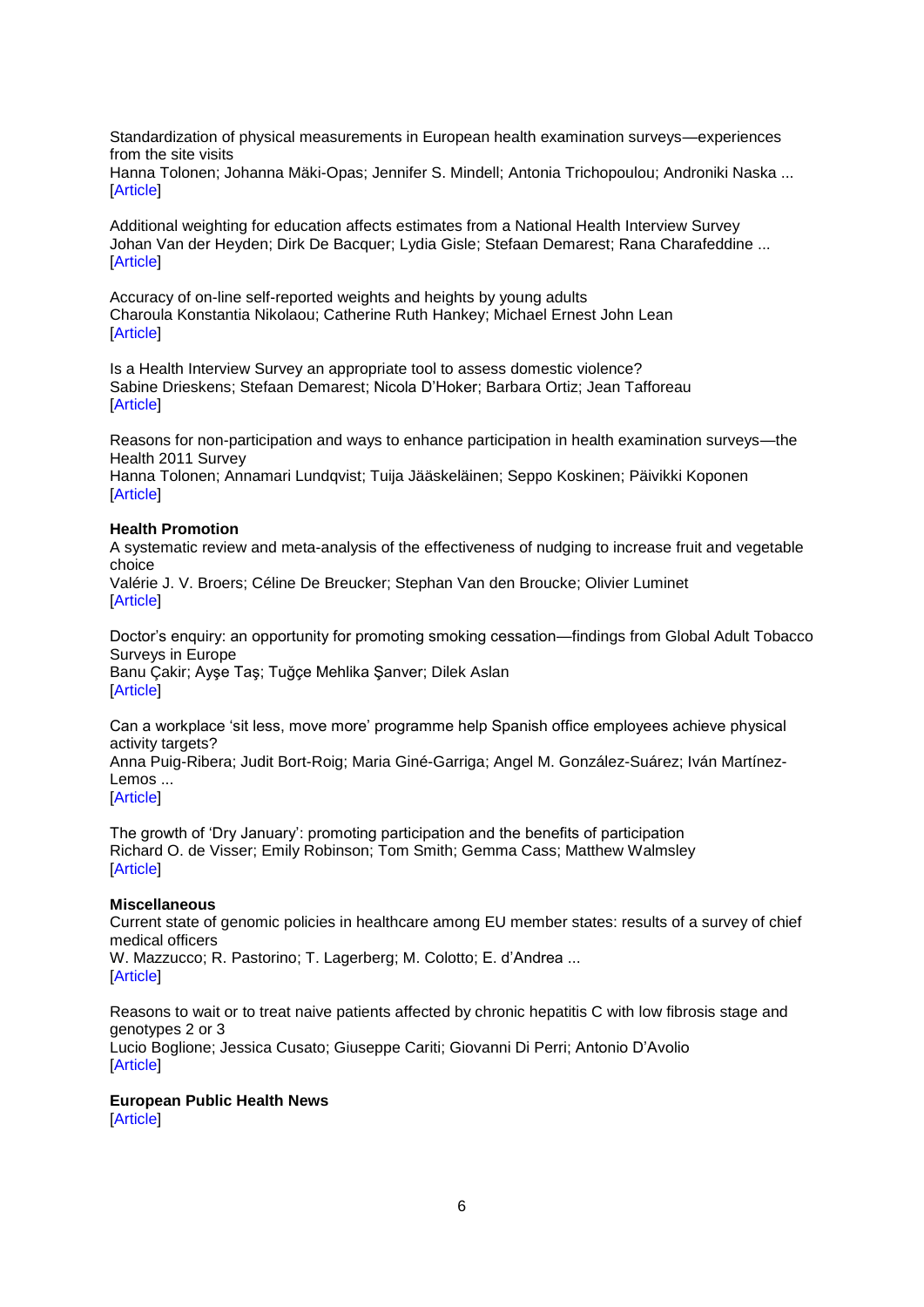# <span id="page-6-0"></span>**5. Call for proposals, job opportunities**

## **Job vacancy at the European Centre for Disease Prevention and Control**

The European Centre for Disease Prevention and Control (ECDC) invites applications for the following position: Head of Section Communication and Public Relations. The application deadline expires on 23 October. For more information, please see the [vacancy notice.](https://ecdc.europa.eu/sites/portal/files/documents/vacancy-notice-head-of-section-communication-2017%20.pdf)

### **University of Porto: Open Position | Assistant Researcher: Social Sciences or Health Sciences Assistant Researcher: Social Sciences or Health Sciences (Institute of Public Health, University of Porto)**

**Admission requirements:** The successful candidate should have a Degree in Sociology,

Anthropology or related field and a PhD in Social Sciences or Health Sciences. Expertise in qualitative data research is required. The initiative and critical thinking will also be taken into account in evaluating candidates. Excellent reading, writing and comprehension skills in English and Portuguese are mandatory. Communication skills in other languages (German/ French/ Dutch/ Finnish/Swedish) would be a strong asset.

**Activity Outline:** The researcher will be responsible for carrying out a qualitative study with cohort's participants, researchers and health care professionals on the relevance, expectations and difficulties faced on cohorts follow-up. Tasks include the design of the study protocol, conducting interviews with participants and key actors involved in the management of the cohorts, analysis of qualitative data and production of scientific papers.

**Work place:** Instituto de Saúde Pública da Universidade do Porto (ISPUP) – Institute of Public Health of the University of Porto, Portugal.

**Duration:** The initial duration of the position is 12 months, with a predicted starting date of October 2017, and a possible extension up to the end of the project. The financial aspects are outlined in the budget allowance of the project, which assigns a salary of 2127.88 per month.

**Call start and finish dates**: 8th to 30th September 2017.

**Documents Required:** Applications must be formalized, necessarily, by an application letter attaching the following documents: Curriculum Vitae, academic certificate, motivation letter. Applications must be sent by email to "secretaria@ispup.up.pt" or personal delivery at Instituto de Saúde Pública da Universidade do Porto, Rua das Taipas 135, 4050-600 Porto, within the timeframe of the call and the subject "Investigador auxiliar – RECAP".

For further information, please visit this [link.](http://ispup.up.pt/training-positions/other-positions/open-positions/18/)

### **Max Planck Institute for Demographic Research (MPIDR) is looking for a research scientist** Research Scientist / Post-doc Positions

The Max Planck Institute for Demographic Research (MPIDR) is recruiting 1-2 full-time post-doctoral research scientists to work in one of the following research groups: Population Health, Labor Demography, or Fertility and Well-Being. Please see www.demogr.mpg.de for descriptions of these research groups. The positions are initially for 3 years, with the possibility of an extension. Starting date is flexible, with latest start fall 2018.

The MPIDR is a leading institute in demographic research hosting a diverse range of research groups with interdisciplinary topics. The working language of the MPIDR is English. We offer a competitive salary (starting at approx. 50,000€ for new post-docs), an excellent research environment, and institutional support for conference attendance and continuous education. Applicants should submit:

- Letter of interest
- CV with publication list
- 1 writing sample
- Contact information for 3 references

Please see<http://www.demogr.mpg.de/go/apply-demography>to upload your English-language application. Inquiries about the positions should be sent to [apply-demography@demogr.mpg.de](mailto:apply-demography@demogr.mpg.de). Review of applications will begin on the 1st of October, 2017, and applications will be accepted on a rolling basis until the position is filled.

The Max Planck Society wishes to increase the share of women in areas where they are underrepresented and strongly encourages women to apply. The Max Planck Society is committed to employing more individuals with disabilities and especially encourages them to apply.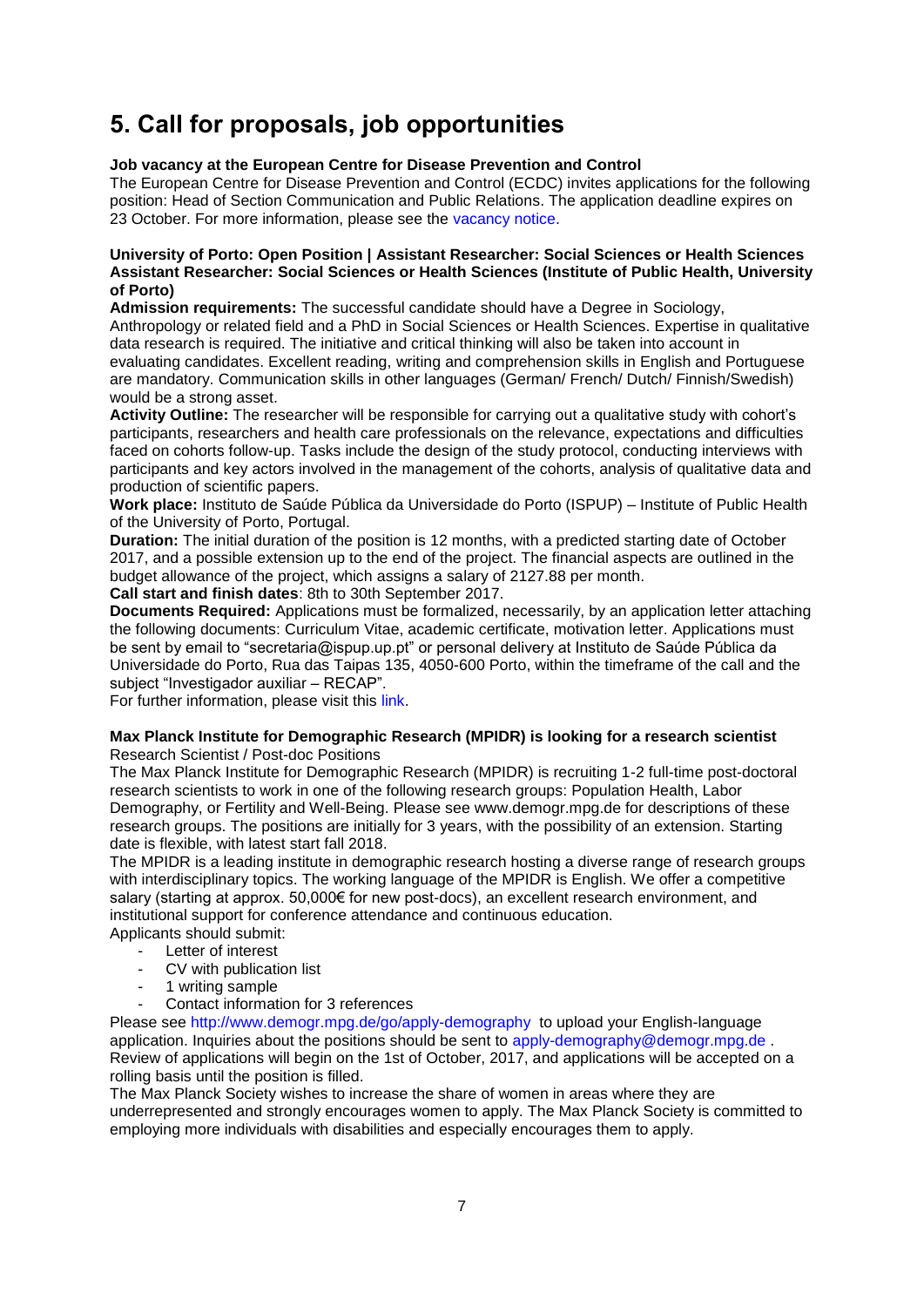# <span id="page-7-0"></span>**6. Interesting news**

## **New boarding procedures, smaller cabin size may limit infection on planes**

During major epidemics, cramped airplane cabins are fertile ground for the spread of infection, but new research suggests changing routine boarding protocols could be a key to reducing rampant transmission of disease.

[https://www.sciencedaily.com/releases/20...](https://www.sciencedaily.com/releases/2017/08/170831151300.htm?utm_source=feedburner&utm_medium=email&utm_campaign=Feed%3A+sciencedaily%2Fscience_society%2Fpublic_health+%28Public+Health+News+--+Scien)

## **If you build it, the Dutch will pedal**

The country's preference for the bicycle could save its economy \$23 billion each year, according to a recent study done at Utrecht University and published in the *American Journal of Public Health*. The study suggested that the Netherlands' vigorous cycling habits prevented 6,500 premature deaths each year.

[https://www.nytimes.com/2017/09/06/world...](https://www.nytimes.com/2017/09/06/world/europe/bicycling-utrecht-dutch-love-bikes-worlds-largest-bike-parking-garages.html?rref=collection%2Fsectioncollection%2Fworld&_r=0)

## **'Healthy' obese still face higher heart risks**

Obese people face an increased risk of heart disease, even if they are free of conditions such as diabetes and high blood pressure, a large new study suggests. Researchers said the findings, based on 3.5 million British adults, cast doubt on the notion of "healthy obesity." In recent years, some research has suggested that obesity may not be a heart risk — as long as a person is "metabolically healthy." That typically means being free from high blood pressure, high cholesterol and type 2 diabetes. The new findings paint a different picture. [https://consumer.healthday.com/circulato...](https://consumer.healthday.com/circulatory-system-information-7/coronary-and-artery-news-356/healthy-obese-still-face-higher-heart-risks-726427.html)

## **A new study claims prostate cancer screenings significantly reduce deaths. Not everyone agrees**

An analysis of two influential studies of prostate cancer screening concludes that the much-debated test "significantly" reduces deaths from the disease, suggesting that current recommendations against routine PSA screening might be steering men away from a lifesaving procedure. The analysis, published Monday in Annals of Internal Medicine, drew wildly different reactions, as is often the case with research on PSA screenings.

[https://www.statnews.com/2017/09/04/pros...](https://www.statnews.com/2017/09/04/prostate-cancer-analysis/)

## **Vaccines save 20 million lives, \$350 billion in poor countries since 2001**

Vaccination efforts made in the world's poorest countries since 2001 will have prevented 20 million deaths and saved \$350 billion in health-care costs by 2020, according to a new study from the University of North Carolina at Chapel Hill. In addition, the researchers put the broader economic and social value of saving these lives and preventing disabilities at \$820 billion. [https://www.sciencedaily.com/releases/20...](https://www.sciencedaily.com/releases/2017/09/170901101035.htm?utm_source=feedburner&utm_medium=email&utm_campaign=Feed%3A+sciencedaily%2Fscience_society%2Fpublic_health+%28Public+Health+News+--+Scien)

## **E-cigarettes containing nicotine linked to raised heart attack risk**

E-cigarettes containing nicotine could increase the risk of heart attacks and strokes, researchers have found. A study discovered that vaping devices containing the stimulant could cause a stiffening of the arteries, as well as an increased heart rate and blood pressure. [https://www.theguardian.com/society/2017...](https://www.theguardian.com/society/2017/sep/11/e-cigarettes-containing-nicotine-linked-to-raised-heart-attack-risk)

### **Get up at least once every 30 minutes. Failure to do so may shorten your life, study finds**

You can spend a lot of accumulated time on your bottom in the course of a day. Or you can sit for lengthy spells without a break. Both, it turns out, are very bad for you. Whether you're a heavy sitter or a binge-sitter, racking up prolonged sedentary time increases your risk of early death, according to a study published in Tuesday's edition of the Annals of Internal Medicine. [http://www.latimes.com/science/scienceno...](http://www.latimes.com/science/sciencenow/la-sci-sn-sitting-death-risk-20170911-story.html)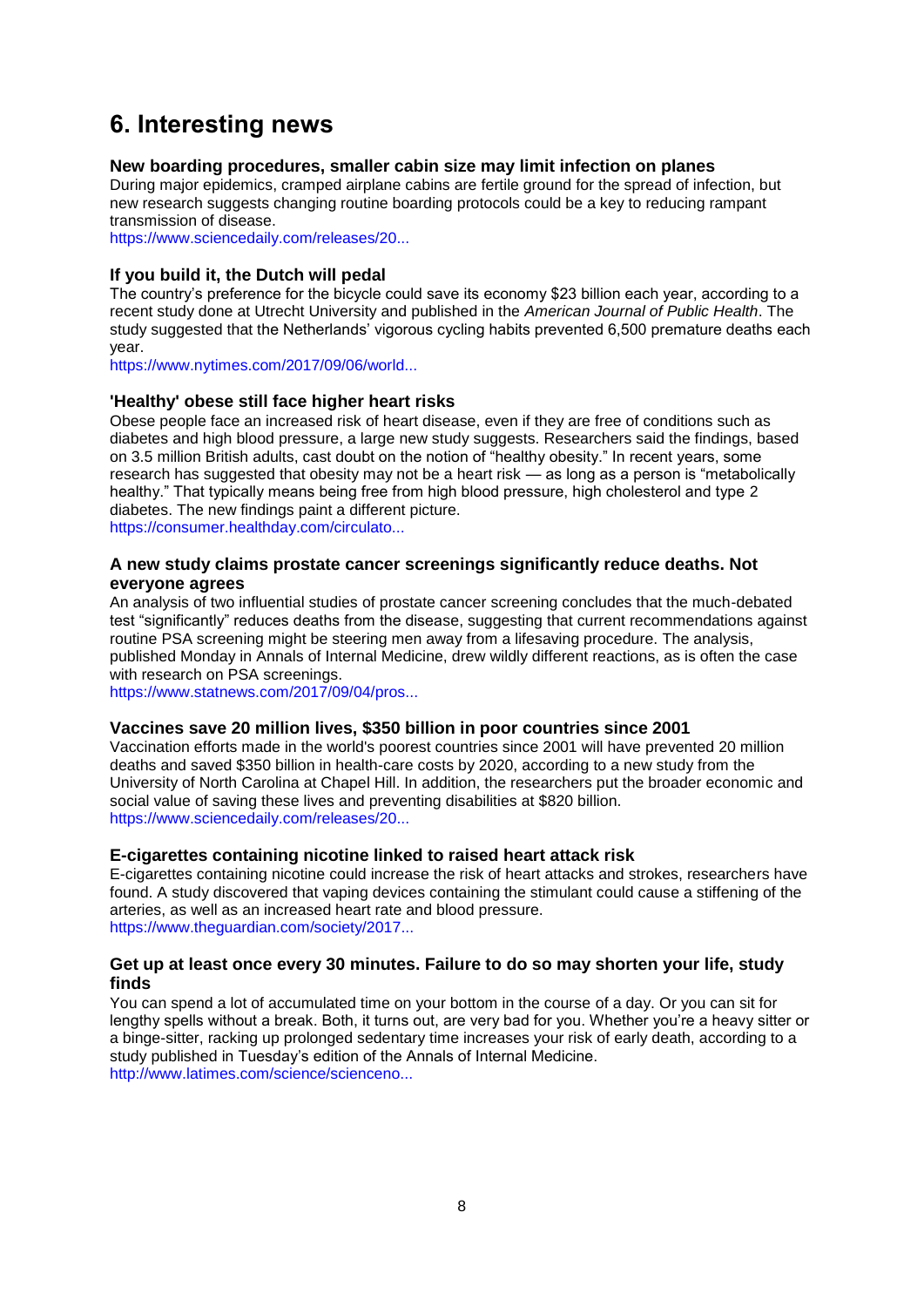## **Health at a planetary scale. Why we should think bigger about public health -- way bigger.**

While human health is now, by most metrics, better than it's ever been, ongoing planetary changes threaten to reverse that progress. These threats require a new approach to health research and health policy–a new paradigm that has come to be called "planetary health." [http://www.politico.com/agenda/story/201...](http://www.politico.com/agenda/story/2017/09/13/planetary-health-challenges-000514)

### **Pay more, smoke less: Possible effects of raising tobacco taxes across the EU**

Raising tobacco taxes to increase cigarette prices could reduce cigarette consumption and smokingassociated deaths (SADs) in all 28 EU countries, according to a new study. In higher income countries, raising tobacco taxes could increase revenues that could be spend on prevention and control programs, while in lower income countries tax revenues may be negatively affected, researchers suggest.

[https://www.sciencedaily.com/releases/20...](https://www.sciencedaily.com/releases/2017/09/170920232226.htm?utm_source=feedburner&utm_medium=email&utm_campaign=Feed%3A+sciencedaily%2Fscience_society%2Fpublic_health+%28Public+Health+News+--+Scien)

## **5,000 deaths annually from Diesel-gate in Europe**

Excess emissions from diesel cars cause about 5,000 premature deaths annually across Europe, a new study shows. Higher exposure to secondary particles and ozone can be traced back to excess NOx emissions from diesel cars, vans and light commercial vehicles. With the EU's vehicle emission limits achieved on the road about 5,000 premature deaths could be avoided annually. If diesel cars emitted as little NOx as petrol cars, about 7,500 premature deaths could be avoided annually. [https://www.sciencedaily.com/releases/20...](https://www.sciencedaily.com/releases/2017/09/170918093337.htm?utm_source=feedburner&utm_medium=email&utm_campaign=Feed%3A+sciencedaily%2Fscience_society%2Fpublic_health+%28Public+Health+News+--+Scien)

### **Strong alcohol policies help reduce alcohol-involved homicides**

Stronger alcohol policies, including taxes and sales restrictions, have been shown to reduce the likelihood of alcohol involvement among homicide victims, according to a new study. [https://www.sciencedaily.com/releases/20...](https://www.sciencedaily.com/releases/2017/09/170921161255.htm?utm_source=feedburner&utm_medium=email&utm_campaign=Feed%3A+sciencedaily%2Fscience_society%2Fpublic_health+%28Public+Health+News+--+Scien)

## **WFPHA is concerned regarding proposed next steps in the TPP11**

On August 25th, sixty-seven health organizations, including The World Federation of Public Health Associations, published an [open letter](http://bilaterals.org/IMG/pdf/healthletter_english.pdf) to make their views known to their governments calling to promote health, protect people and guarantee access to affordable medicines in all TPP11 countries.

## **EuroHealthNet news release: Improving health and supporting sustainable development by connecting with non-health actors**

EuroHealthNet, the European Partnership for health, equity, and wellbeing is contributing to the 67th session of the WHO Regional Committee for Europe taking place this week in Budapest, Hungary. Here, EuroHealthNet welcomes the WHO Roadmap to implement the 2030 Agenda for Sustainable Development and urges the WHO and health ministries towards stronger collaboration with non-health actors on the underlying causes of ill-health. This action must address all determinants of healthincluding commercial, and involve collaboration across interests and fostering synergies. A [written statement](http://eurohealthnet.eu/sites/eurohealthnet.eu/modules/civicrm/extern/url.php?u=1531andqid=277019) and two oral statements have been provided for the meeting.

## <span id="page-8-0"></span>**7. Upcoming courses and conferences**

GOING **ONTERNATIONAL** »medicine & health«

Education, Training & Career

[Going International](http://www.goinginternational.eu/) is the first source for finding courses, seminars, congresses and other events in the fields of medicine & health. Going International is Europe's biggest service provider and information platform and serves as an interface between organisers and participants of events. Going International is an official partner of EUPHA.

Title: **European Health Forum Gastein - [Health in All Politics–a better future for](http://www.ehfg.org/fileadmin/downloads/03-conference/2017/ehfg2017_1pa.pdf)  [Europe](http://www.ehfg.org/fileadmin/downloads/03-conference/2017/ehfg2017_1pa.pdf)** Date / location: 4 Oct 2017 - 6 Oct 2017 / Bad Hofgastein, Austria

Title: **[The 11th International Conference on engineering and design of public spaces](http://www.meskazan.ru/en/)**  Date / location: 6 Oct 2017 / Kazan, Russia Organiser: KAZAN EXPO LLC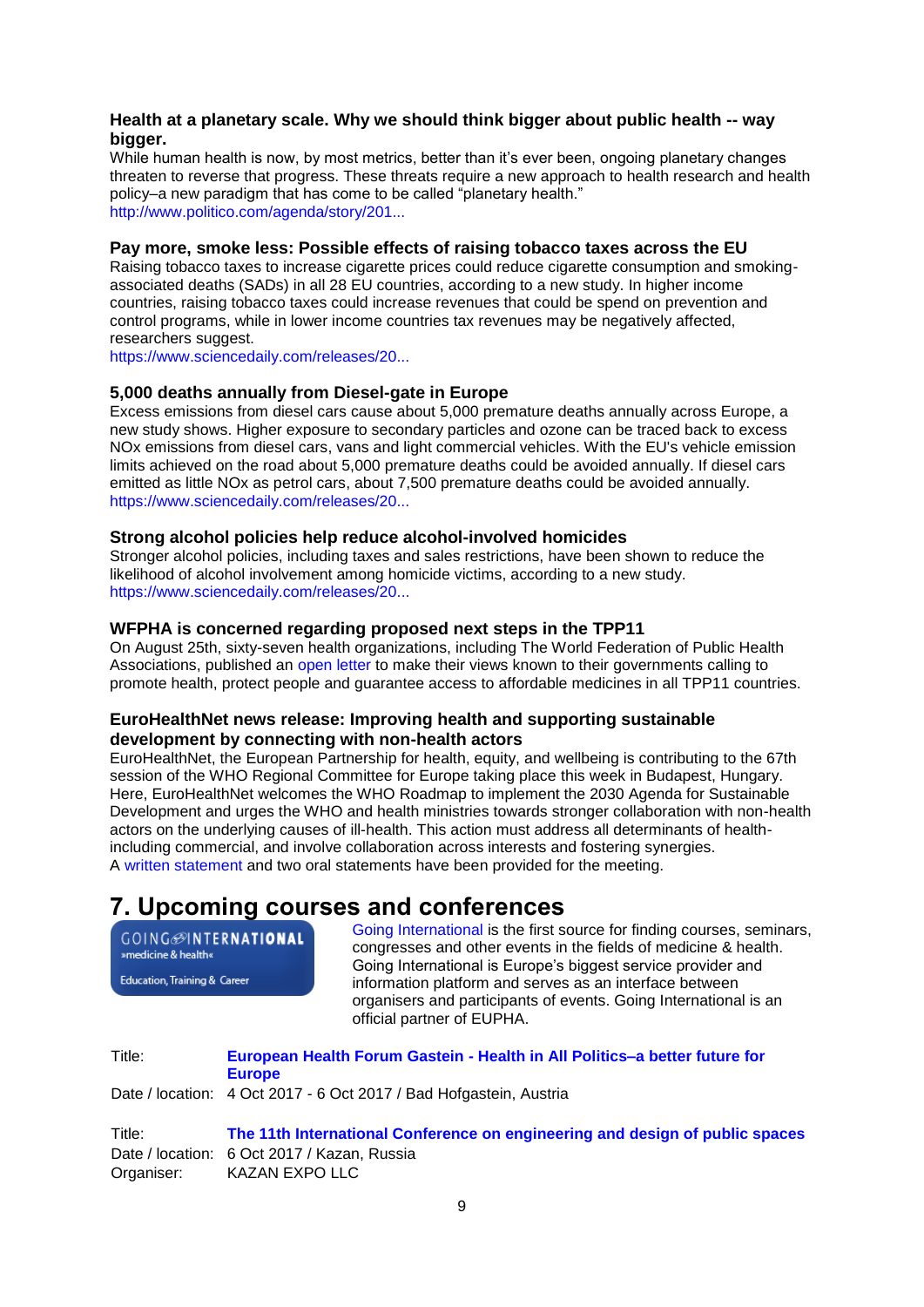| Title:                                   | The 2nd International Congress on Controversies in Primary and Outpatient<br><b>Care (COPOC)</b>                                                                             |
|------------------------------------------|------------------------------------------------------------------------------------------------------------------------------------------------------------------------------|
| Organiser:                               | Date / location: 6 Oct 2017 - 8 Oct 2017 / Zagreb, Croatia<br>ComtecMed                                                                                                      |
| Title:                                   | 1st International conference on public health - from European to national<br>health policy                                                                                   |
| Date / location:<br>Organiser:           | 9 Oct 2017 - 10 Oct 2017 / Sofia, Bulgaria<br><b>Medical University Sofia</b>                                                                                                |
| Title:<br>Organiser:                     | Promotion of healthy diets in the EU: What role for breakfast?<br>Date / location: 10 Oct 2017 / Brussels, Belgium<br><b>EURACTIV</b>                                        |
| Title:<br>Organiser:                     | <b>International Course: Introduction to Epidemiology</b><br>Date / location: 16 Oct 2017 - 20 Oct 2017 / Rome, Italy<br>SItl and Università Cattolica del Sacro Cuore       |
| Title:                                   | 1ST International Sofia Staff Week and 30th Anniversary of Erasmus: New<br>horizon in Public Health and Health Care services                                                 |
| Organiser:                               | Date / location: 16 Oct 2017 - 20 Oct 2017 / Sofia, Bulgaria<br>the Medical University of Sofia                                                                              |
| Title:<br>Organiser:                     | 3rd V4 Conference on Public Health<br>Date / location: 19 Oct 2017 - 20 Oct 2017 / Prague, Czech Republic<br>The Czech Society of Social Medicine and Health Care Management |
| Title:<br>Organiser:                     | <b>Clinical Research</b><br>Date / location: 20 Oct 2017 - 6 Jul 2020 / Linz and Wels, Austria<br>Johannes Kepler University Linz (JKU                                       |
| Title:<br>Organiser:                     | <b>Advanced Clinical Research</b><br>Date / location: 20 Oct 2017 - 12 Oct 2019 / Linz and Wels, Austria<br>Johannes Kepler University Linz (JKU)                            |
| Title:                                   | 2nd International conference: Food for Healthy Ageing - Benefits beyond<br><b>basic nutrition</b>                                                                            |
| Organiser:                               | Date / location: 23 Oct 2017 - 25 Oct 2017 / Amsterdam, Netherlands<br>Food for Healthy Ageing                                                                               |
| Title:<br>Date / location:<br>Organiser: | 6th International Conference on Epidemiology and Public Health<br>23 Oct 2017 - 25 Oct 2017 / Paris, France<br>OCM for Epidemiology Series Conferences                       |
| Title:<br>Organiser:                     | 8th International conference for EBHC Teachers and Developers<br>Date / location: 25 Oct 2017 - 28 Oct 2017 / Taormina, Italy<br><b>GIMBE Foundation</b>                     |
| Title:                                   | <b>European Scientific Conference on Applied Infectious Disease Epidemiology</b><br>(ESCAIDE)                                                                                |
| Date / location:<br>Organiser:           | 6 Nov 2017 - 8 Nov 2017 / Stockholm, Sweden<br>European Centre for Disease Prevention and Control (ECDC)                                                                     |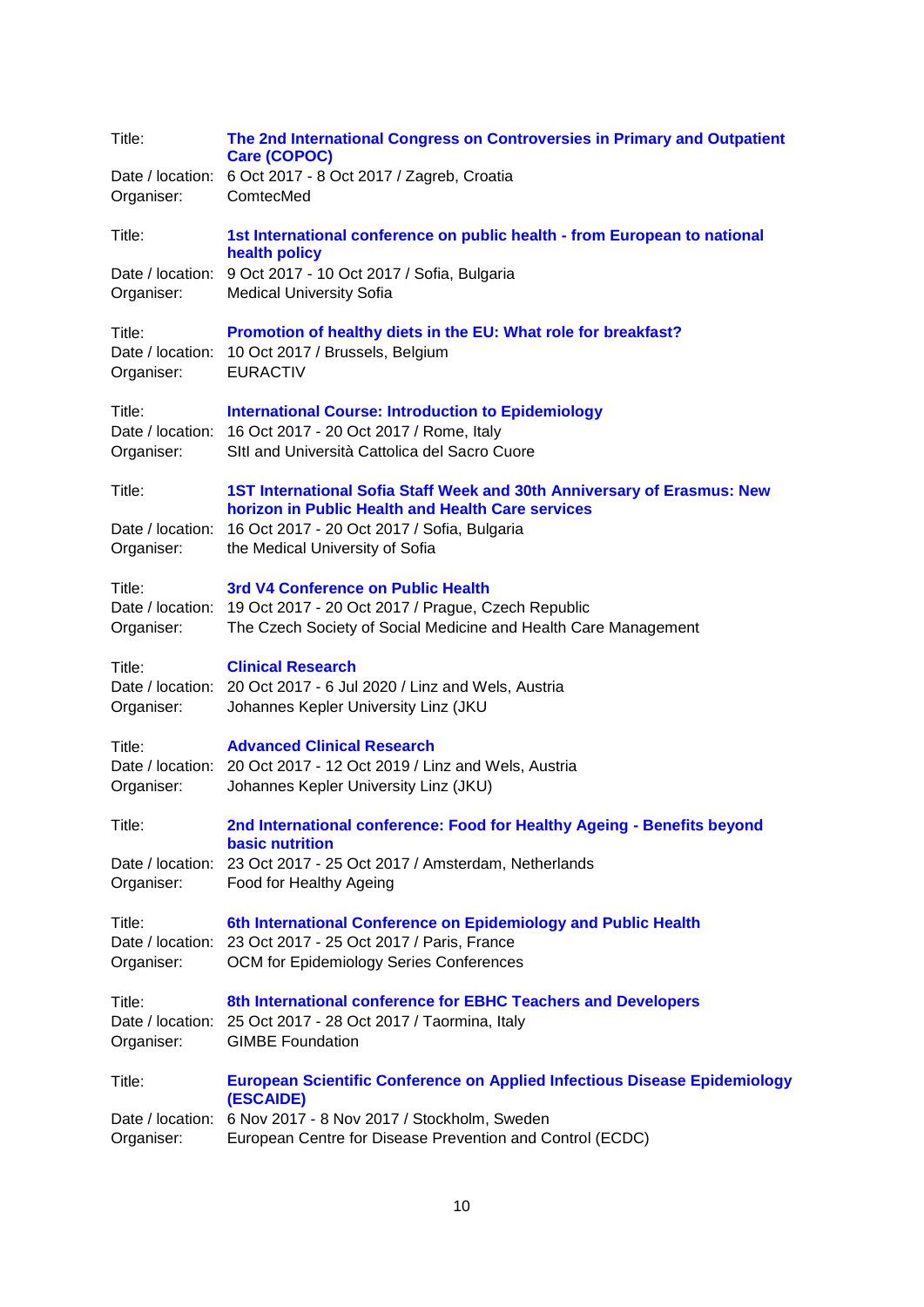| Title:                         | 3rd World Congress on Nursing and Healthcare" (Nursing and Healthcare)<br>Date / location: 9 Nov 2017 - 11 Nov 2017 / Valencia, Spain                                                                                  |
|--------------------------------|------------------------------------------------------------------------------------------------------------------------------------------------------------------------------------------------------------------------|
| Organiser:                     | Scientific Federation, publisher of The Nursing and Healthcare journal                                                                                                                                                 |
| Title:                         | Acute respiratory pandemics: how to plan for and manage<br>Date / location: 9 Nov 2017 - 11 Nov 2017 / Amsterdam, Netherlands                                                                                          |
| Title:                         | 3rd World Congress on Public Health, Nutrition and Epidemiology:<br><b>Strengthening Health Systems and Promoting Awareness</b>                                                                                        |
| Date / location:<br>Organiser: | 13 Nov 2017 - 14 Nov 2017 / Osaka, Japan<br>ConferenceSeries                                                                                                                                                           |
| Title:<br>Organiser:           | Healthy aging at the crossroads: challenges and need for further action<br>Date / location: 29 Nov 2017 - 1 Dec 2017 / Istanbul, Turkey<br><b>Healthy Community Association</b>                                        |
| Title:<br>Organiser:           | The Future of Ageing 2017: Transforming Tomorrow Today<br>Date / location: 29 Nov 2017 / London, United Kingdom<br><b>International Longevity Centre</b>                                                               |
| Title:<br>Organiser:           | Shape the future of Diabetes: IDF congress 2017<br>Date / location: 4 Dec 2017 - 8 Dec 2017 / Abu Dhabi<br>International Diabetes Federation                                                                           |
| Title:<br>Organiser:           | <b>Health Economics for Public Health Practice and Research</b><br>Date / location: 19 Mar 2018 - 21 Mar 2018 / Bangor, United Kingdom<br><b>Bangor University</b>                                                     |
| Title:                         | 1st World Congress on Migration, Ethnicity, Race and Health - Diversity and<br>health                                                                                                                                  |
|                                | Date / location: 17 May 2018 - 19 May 2018 / Edinburgh, Scotland                                                                                                                                                       |
| Title:                         | 26th International Conference on Health Promoting Hospitals and Health<br><b>Services</b>                                                                                                                              |
|                                | Date / location: 6 Jun 2018 - 8 Jun 2018 / Bologna, Italy                                                                                                                                                              |
|                                | Organiser: Italian regional HPH network Emilia-Romagna together with WHO Collaborating<br>Centre for Health Promotion in Hospitals and Health Care at Gesundheit Österreich<br>GmbH (Austrian Public Health Institute) |
| Title:                         | The future of healthy living                                                                                                                                                                                           |
| Date / location:<br>Organiser: | 19 Jan 2019 / Salford, United Kingdom<br>University of Salford                                                                                                                                                         |

# <span id="page-10-0"></span>**8. Interesting publications**

**Tobacco giant wants to eliminate smoking . . .and pigs might fly** Editorial in the BMJ on 26 September 2017 *BMJ 2017; 358 doi:<https://doi.org/10.1136/bmj.j4443> (Published 26 September 2017) Cite this as:* 

*BMJ 2017;358:j4443*  **The indirect and direct pathways between physical fitness and academic achievement on** 

**commencement in post-compulsory education in a historical cohort of Danish school youth** [https://bmcpublichealth.biomedcentral.co...](https://bmcpublichealth.biomedcentral.com/articles/10.1186/s12889-017-4712-y)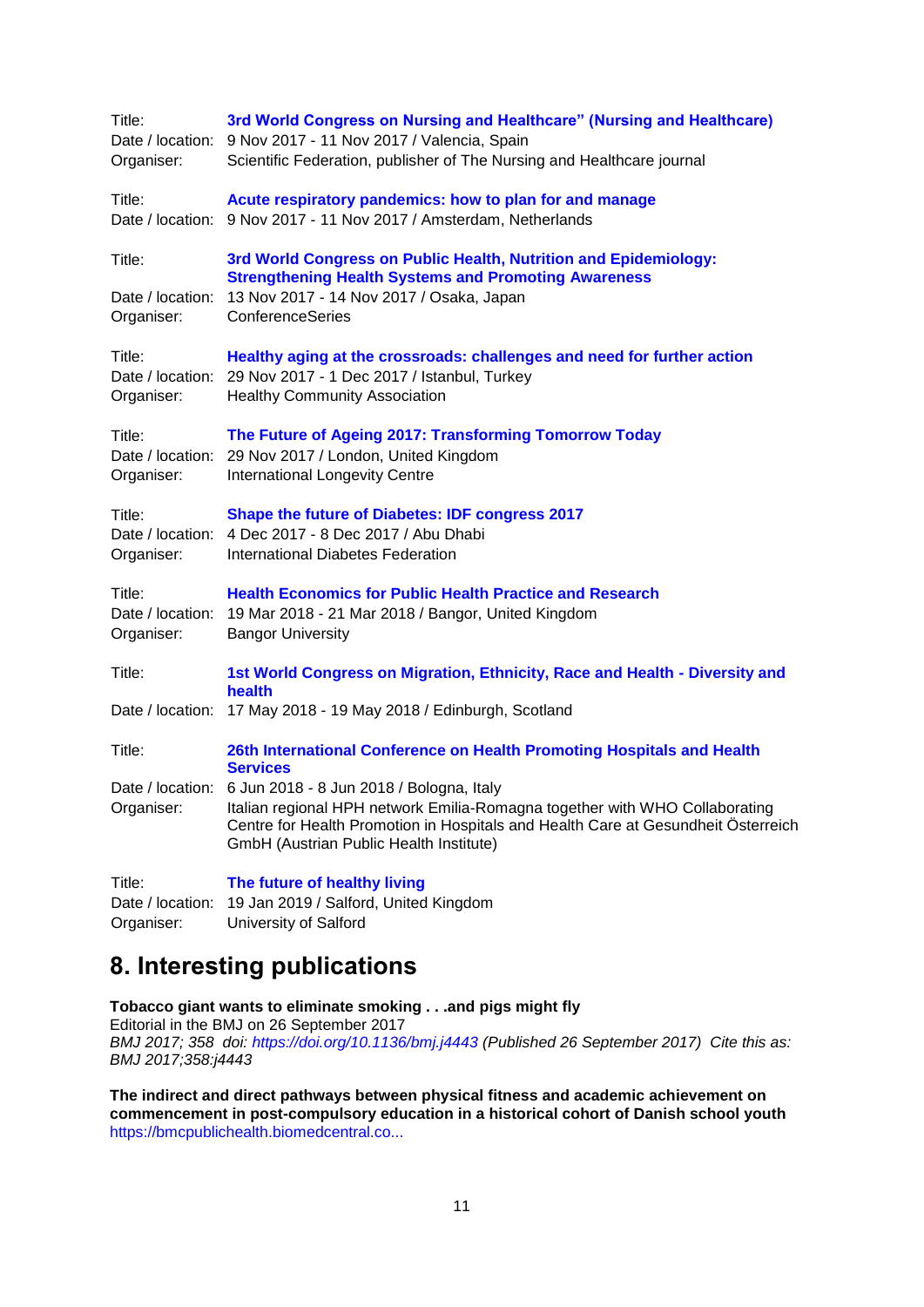#### **Process evaluation results of a cluster randomised controlled childhood obesity prevention trial: the WAVES study**

[https://bmcpublichealth.biomedcentral.co...](https://bmcpublichealth.biomedcentral.com/articles/10.1186/s12889-017-4690-0)

#### **Methodological barriers to studying the association between the economic crisis and suicide in Spain**

[https://bmcpublichealth.biomedcentral.co...](https://bmcpublichealth.biomedcentral.com/articles/10.1186/s12889-017-4702-0)

#### **Big hearts, small hands: a focus group study exploring parental food portion behaviours** [https://bmcpublichealth.biomedcentral.co...](https://bmcpublichealth.biomedcentral.com/articles/10.1186/s12889-017-4711-z)

#### **Strengthening Health system governance**

The Observatory is pleased to announce that the book [Strengthening Health System Governance](http://www.euro.who.int/en/about-us/partners/observatory/publications/studies/strengthening-health-system-governance-better-policies,-stronger-performance-2015?utm_source=WHO%2FEurope+mailing+list&utm_campaign=03c13d4f85-Strengthening_Health_System_Governance_B) (edited by Scott L. Greer, Matthias Wismar and Josep Figueras) has been awarded a High commendation in the Health and Social Care Category of the prestigious [BMA Medical Book Awards.](https://www.bma.org.uk/library/medical-book-awards)

### **Development of a framework for the co-production and prototyping of public health interventions**

[https://bmcpublichealth.biomedcentral.co...](https://bmcpublichealth.biomedcentral.com/articles/10.1186/s12889-017-4695-8)

#### **Making Fair Choices on the Path to Universal Health Coverage: Applying Principles to Difficult Cases**

Alex Voorhoeve, Tessa Tan-Torres Edejer, Lydia Kapiriri, Ole Frithjof Norheim, James Snowden, Olivier Basenya, Dorjsuren Bayarsaikhan, Ikram Chentaf, Nir Eyal, Amanda Folsom, Rozita Halina Tun Hussein, Cristian Morales, Florian Ostmann, Trygve Ottersen, Phusit Prakongsai, Carla Saenz, Karima Saleh, Angkana Sommanustweechai, Daniel Wikler and Afisah Zakariah Health Systems and Reform, 3(4): 1-12, 2017 Published online: 01 Jun 2017 More information at[:http://bit.ly/2gusVut](http://bit.ly/2gusVut)

### **Childhood obesity and adult cardiovascular disease risk factors: a systematic review with meta-analysis**

[https://bmcpublichealth.biomedcentral.co...](https://bmcpublichealth.biomedcentral.com/articles/10.1186/s12889-017-4691-z)

#### **Professional groups driving innovation in healthcare: interprofessional working in stroke rehabilitation in Denmark**

Burau V, Carstensen K, Fleron SL, Kuhlmann E (2017), BMC Health Services Research, 17:662; <http://rdcu.be/vUxF>

#### **Positive mental health literacy: development and validation of a measure among Norwegian adolescents**

[https://bmcpublichealth.biomedcentral.co...](https://bmcpublichealth.biomedcentral.com/articles/10.1186/s12889-017-4733-6)

#### **Minding the gaps: health financing, universal health coverage and gender**

Sophie Witter, Veloshnee Govender, TK Sundari Ravindran and Robert Yates Source: *Health Policy and Planning*, czx063 Published online: 25 July 2017 Details of the paper and how to access: [click here.](http://bit.ly/2v4KbPy)

## **The role of self-control and cognitive functioning in educational inequalities in adolescent smoking and binge drinking**

[https://bmcpublichealth.biomedcentral.co...](https://bmcpublichealth.biomedcentral.com/articles/10.1186/s12889-017-4753-2)

## **The associations between workplace bullying, salivary cortisol, and long-term sickness absence: a longitudinal study**

[https://bmcpublichealth.biomedcentral.co...](https://bmcpublichealth.biomedcentral.com/articles/10.1186/s12889-017-4716-7)

## **Heterogeneity in coverage for measles and varicella vaccination in toddlers - analysis of factors influencing parental acceptance**

[https://bmcpublichealth.biomedcentral.co...](https://bmcpublichealth.biomedcentral.com/articles/10.1186/s12889-017-4725-6)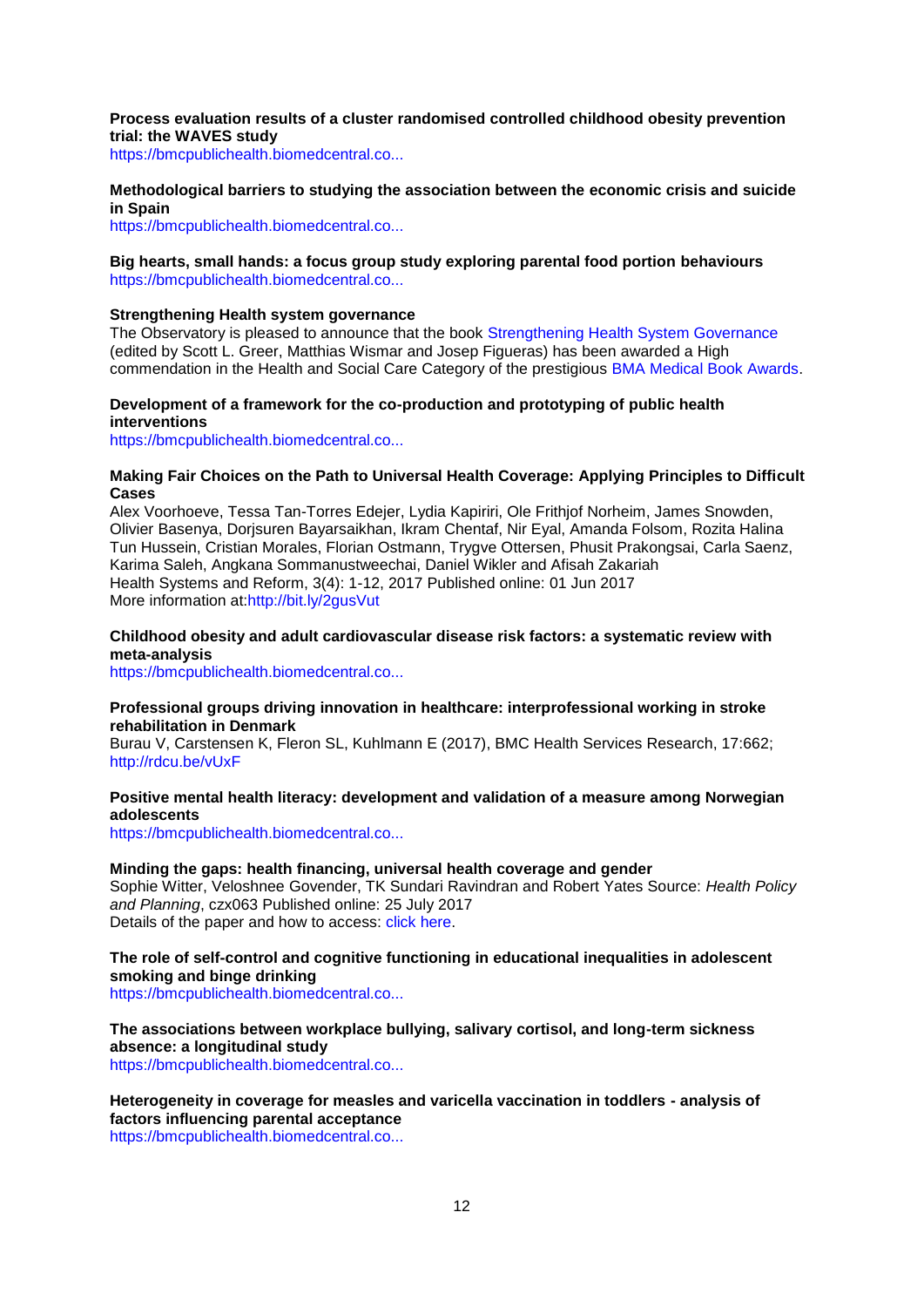#### **Men over 40 are most at risk of sudden death during triathlons**

Research news in the BMJ of 19 September. *BMJ 2017; 358 doi:<https://doi.org/10.1136/bmj.j4326> (Published 19 September 2017) Cite this as: BMJ 2017;358:j4326* 

**The effects of a rise in cigarette price on cigarette consumption, tobacco taxation revenues, and of smoking-related deaths in 28 EU countries-- applying threshold regression modelling** [https://bmcpublichealth.biomedcentral.co...](https://bmcpublichealth.biomedcentral.com/articles/10.1186/s12889-017-4685-x)

#### **Belgian High Health council publishes report on burn-out and work**

Short description: In this scientific advisory report on public health policy, the Superior Health Council of Belgium provides the Belgian authorities with specific recommendations on the prevention and treatment of burn-out and the profile of competences for professionals. Available in French and Dutch

[https://www.health.belgium.be/fr/avis-93...](https://www.health.belgium.be/fr/avis-9339-burnout-et-travail)

#### **DC-Obesity: A new model for estimating differential lifetime costs of overweight and obesity by socioeconomic status**

Dr Diana Sonntag, steering committee member of our EUPHA section on Public health economics, has just published her research: *DC-Obesity: A new model for estimating differential lifetime costs of overweight and obesity by socioeconomic status*, has been selected as an Editors' Choice article for the September issue of [Obesity.](http://onlinelibrary.wiley.com/journal/10.1002/(ISSN)1930-739X)

[http://onlinelibrary.wiley.com/doi/10.10...](http://onlinelibrary.wiley.com/doi/10.1002/oby.21913/full)

#### **Immunization strategies and coverage in non-EU Countries of the Mediterranean Basin and Black Sea**

Cristina Giambi, Martina Del Manso, Maria Grazia Dente, Christian Napoli, Carmen Montaño-Remacha, Flavia Riccardo, Stefania Giannitelli, Alessia Ranghiasci, Gloria Nacca, Monica Bolli, Pasqualino Rossi, Maria Grazia Pompa, Silvia Declich and the Network for the control of cross-border health threats in the Mediterranean Basin and Black Sea. 2017, vi, 86 p. [http://www.iss.it/publ/index.php](http://www.iss.it/publ/index.php?lang=1&id=3061&tipo=5%20%20)

**Seasonal influenza vaccines in Italy: assessing effectiveness and safety. Season 2015-2016** Stefania Spila Alegiani, Valeria Alfonsi, Antonino Bella, Stefania Giannitelli, Paola Ruggeri, Alessia Ranghiasci, Eva Charlotte Appelgren, Enrica Tavella, Caterina Rizzo and the Working group I-MOVE and SVEVA 2017, iii, 80 p. (in Italian)

[http://www.iss.it/publ/](http://www.iss.it/publ/?lang=1&id=3066&tipo=5%20)

## <span id="page-12-0"></span>**9. European Commission news**

**INTEGRATE Joint Action - Strategies to prevent and treat HIV, Hepatitis, TB and STIs in Europe** The opening conference of the INTEGRATE Joint Action "From HIV testing and linkage to care to integration of HIV, Hepatitis, TB and STIs" took place September 19th, 2017 in Brussels. See the press release [here.](https://ec.europa.eu/newsroom/sante/item-detail.cfm?item_id=604178&utm_source=sante_newsroom&utm_medium=Website&utm_campaign=sante&utm_content=%20October%20%20EXPH%20Hearing%20to%20discuss%20Benchmarking%20Access%20to%20Healthcare&lang=en)

#### **EU table top exercise on outbreak coordination and response involving public health and veterinary authorities**

On 10-12 October 2017 the European Commission organizes an EU table top exercise that will focus on the challenges raised by cross-border threats to health from zoonotic infections. The event will take place in Luxembourg. For more information please contact: SANTE-CONSULT-C3@ec.europa.eu.

#### **Hearing to discuss "Benchmarking Access to Healthcare in the EU"**

Registration is now open for the second hearing on effective ways of investing in health, organised by the European Commission's Expert Panel on Health. The event will take place in Brussels on the afternoon of 11 October 2017. Interested stakeholders are invited to register by 30 September 2017. More information is available [here.](http://ec.europa.eu/newsroom/sante/newsletter-specific-archive-issue.cfm?newsletter_service_id=327andnewsletter_issue_id=5175andpage=1andfullDate=Wed%2020%20Sep%202017andlang=default)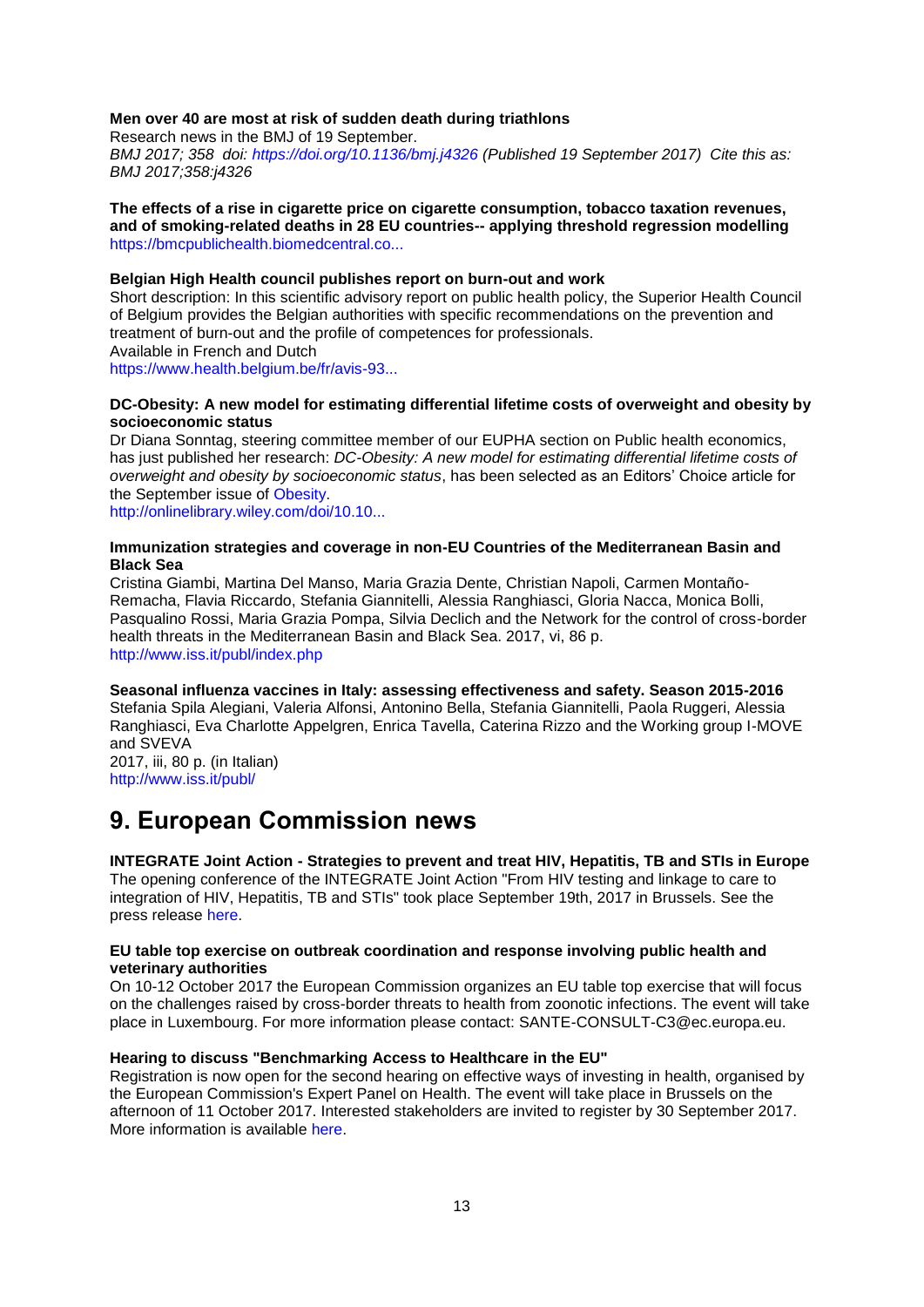#### **18th European Day for Organ Donation and Transplantation**

"Bringing back hope to patients on waiting lists all over Europe." On September 8th the European Day for Organ Donation and Transplantation was celebrated. [EU policy action on organ donation and](https://ec.europa.eu/health/blood_tissues_organs/organs_en)  [transplantation.](https://ec.europa.eu/health/blood_tissues_organs/organs_en)

#### **Tackling non-communicable diseases: CHRODIS Plus Joint Action Kicks-off in Vilnius**

―CHRODIS Plus" (2017-2020), a Joint Action which aims to support EU countries in implementing initiatives identified in the first CHRODIS Joint Action (2013-2017) to reduce the burden of noncommunicable diseases, kicked off in Lithuania September 18th, 2017. See press release [here.](https://ec.europa.eu/newsroom/sante/item-detail.cfm?item_id=603800&utm_source=sante_newsroom&utm_medium=Website&utm_campaign=sante&utm_content=Tackling%20non-communicable%20diseases%20CHRODIS%20Plus%20Joint%20Action%20Kicks-off%20in%20&lang=en)

## **Patient safety: Commission adopts acts on Good Manufacturing Practices for medicines**

The European Commission adopted two legal acts aimed at improving patient safety in the EU through good manufacturing practices (GMP) that ensure the highest quality of medicines for human use. Press release is available [here.](https://ec.europa.eu/newsroom/sante/item-detail.cfm?item_id=603851&utm_source=sante_newsroom&utm_medium=Website&utm_campaign=sante&utm_content=Patient%20safety%20Commission%20adopts%20acts%20on%20Good%20Manufacturing%20Practices%20for%20&lang=en)

#### **Joint Action on Antimicrobial Resistance and Healthcare-Associated Infections**

A Joint Action on Antimicrobial Resistance and Healthcare-Associated Infections (EU-JAMRAI) will be launched on 13 September 2017 at the French Ministry of Health in Paris. The related site is available [here.](http://ec.europa.eu/chafea/news/news522.html)

#### **Migration and health: REHEALTH 2 project to test extended use of Personal Health Records**

This summer, the European Commission and the International Organization for Migration's (IOM) Regional Office in Brussels signed a Direct Agreement for the implementation of the project REHEALTH 2 which aims to test the further use of the Personal Health Record - a tool designed to integrate migrants and refugees in EU health systems. [More information.](http://ec.europa.eu/newsroom/sante/newsletter-specific-archive-issue.cfm?newsletter_service_id=327&newsletter_issue_id=4929&page=1&fullDate=Sun%2009%20Apr%202017&lang=default)

#### **200th edition of the Health-EU newsletter**

EUPHA congratulates DG Sante with the 200th edition of the Health-EU newsletter. The newsletter was started in 2007 and is a successful tool to update Europe on news, forthcoming events, press releases and such.

#### yourfriend@whereever.com?subject=Health-

EU%20Newsletterandbody=See%20the%20latest%20edition%20of%20the%20newsletter%20http://e c.europa.eu/newsroom/sante/newsletter-specific-archive.cfm?serviceId=261 This newsletter is [available in 23 official languages of the EU](http://ec.europa.eu/newsroom/sante/newsletter-specific-archive.cfm?serviceId=261)

## <span id="page-13-0"></span>**10. European Centre for Disease Prevention and Control news**

#### **Eurosurveillance - Volume 22, Issue 36, 07 September 2017**

RAPID COMMUNICATION

[Preliminary findings indicate nosocomial transmission and Roma population as most affected group in](http://www.eurosurveillance.org/content/10.2807/1560-7917.ES.2017.22.36.30611)  [ongoing measles B3 genotype outbreak in Bulgaria, March to August 2017](http://www.eurosurveillance.org/content/10.2807/1560-7917.ES.2017.22.36.30611)

### SURVEILLANCE AND OUTBREAK REPORT

[Recurrent seasonal outbreak of an emerging serotype of Shiga toxin-producing Escherichia coli](http://www.eurosurveillance.org/content/10.2807/1560-7917.ES.2017.22.36.30610)  [\(STEC O55:H7 Stx2a\) in the south west of England, July 2014 to September 2015E](http://www.eurosurveillance.org/content/10.2807/1560-7917.ES.2017.22.36.30610)uroroundup [Status, quality and specific needs of Zika virus \(ZIKV\) diagnostic capacity and capability in National](http://www.eurosurveillance.org/content/10.2807/1560-7917.ES.2017.22.36.30609)  [Reference Laboratories for arboviruses in 30 EU/EEA countries, May 2016](http://www.eurosurveillance.org/content/10.2807/1560-7917.ES.2017.22.36.30609)

### **Eurosurveillance - Volume 22, Issue 37, 14 September 2017**

RAPID COMMUNICATION [Ongoing outbreak with well over 4,000 measles cases in Italy from January to end August 2017 −](http://www.eurosurveillance.org/content/10.2807/1560-7917.ES.2017.22.37.30614)  [what is making elimination so difficult?](http://www.eurosurveillance.org/content/10.2807/1560-7917.ES.2017.22.37.30614)

#### RESEARCH ARTICLE

[First outbreak of Zika virus in the continental United States: a modelling analysis](http://www.eurosurveillance.org/content/10.2807/1560-7917.ES.2017.22.37.30612)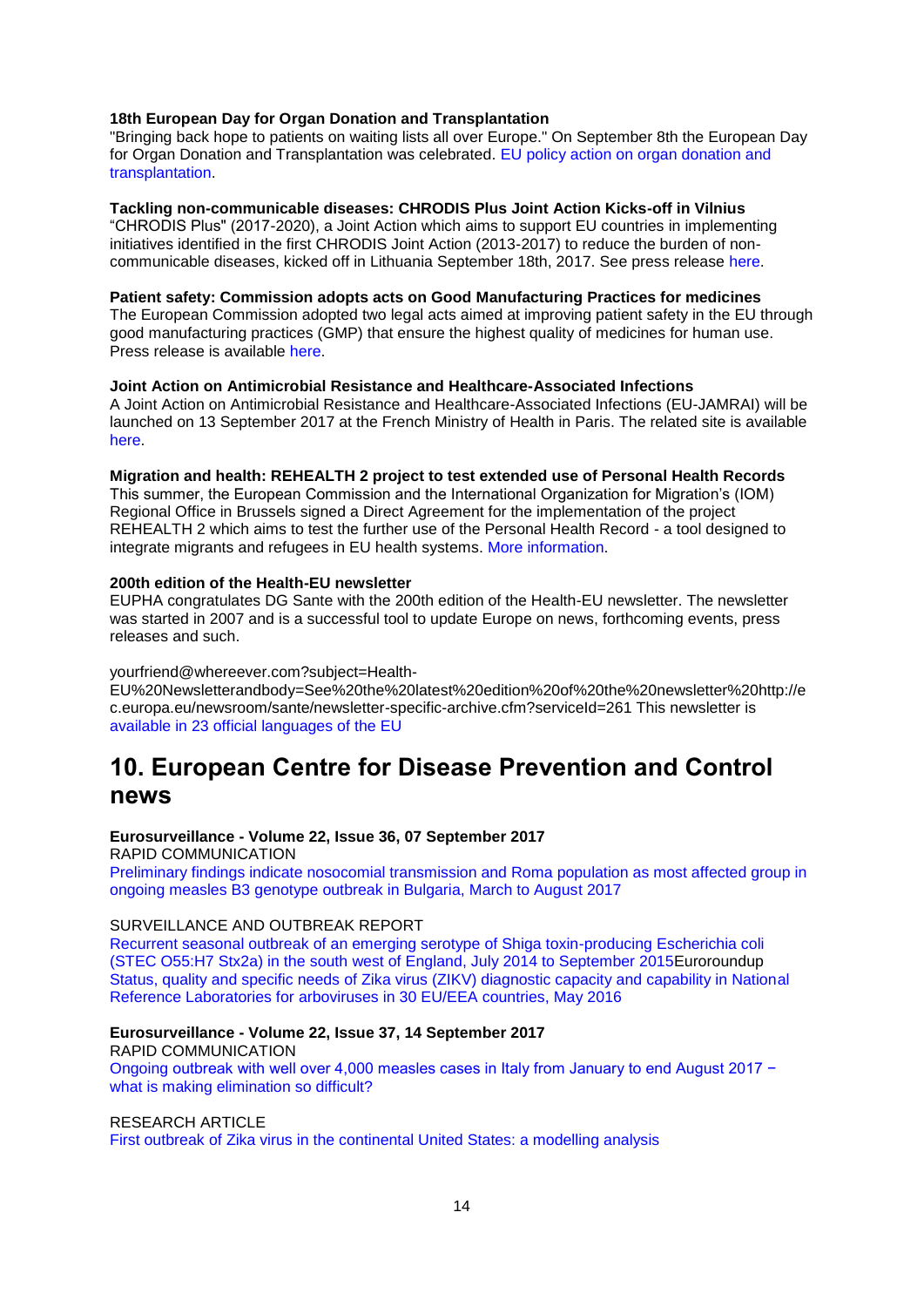#### PERSPECTIVE [The European Medical Corps: first Public Health Team mission and future perspectives](http://www.eurosurveillance.org/content/10.2807/1560-7917.ES.2017.22.37.30613)

### **Eurosurveillance - Volume 22, Issue 38, 21 September 2017**

RAPID COMMUNICATION

[Increase in Legionnaires' disease cases associated with travel to Dubai among travellers from the](http://www.eurosurveillance.org/content/10.2807/1560-7917.ES.2017.22.38.30618)  [United Kingdom, Sweden and the Netherlands, October 2016 to end August 2017](http://www.eurosurveillance.org/content/10.2807/1560-7917.ES.2017.22.38.30618)

### RESEARCH ARTICLE

[Burden of salmonellosis, campylobacteriosis and listeriosis: a time series analysis, Belgium, 2012 to](http://www.eurosurveillance.org/content/10.2807/1560-7917.ES.2017.22.38.30615)  [2020](http://www.eurosurveillance.org/content/10.2807/1560-7917.ES.2017.22.38.30615)

## <span id="page-14-0"></span>**11. WHO news**

WHO Health Evidence Network report 51 'Investment for health and well-being' is now available The final WHO Health Evidence Network report 51 'Investment for health and well-being: a review of [the social return on investment from public health policies to support implementing the Sustainable](http://www.euro.who.int/en/countries/italy/publications/investment-for-health-and-well-being-a-review-of-the-social-return-on-investment-from-public-health-policies-to-support-implementing-the-sustainable-development-goals-by-building-on-health-2020-2017)  [Development Goals by building on Health 2020'](http://www.euro.who.int/en/countries/italy/publications/investment-for-health-and-well-being-a-review-of-the-social-return-on-investment-from-public-health-policies-to-support-implementing-the-sustainable-development-goals-by-building-on-health-2020-2017) and its supporting [leaflet](http://www.euro.who.int/__data/assets/pdf_file/0010/347932/Leaflet-HEN51-Web-single-pages.pdf)*.*

## [Eastern Mediterranean Health Journal, Vol. 23 No. 4 2017](http://apps.who.int/bookorders/anglais/detart1.jsp?codlan=0&codcol=45&codcch=2304)

EMRO, 2017, Order Number: 04502304

The EMHJ was launched in 1995 as a peer-reviewed medical journal. Starting January 2010, the Journal has been given a new format and is now published monthly. .../...

### [Bulletin of WHO Vol. 95, No. 08, 2017](http://apps.who.int/bookorders/anglais/detart1.jsp?codlan=0&codcol=2&codcch=9508)

The Bulletin of the World Health Organization is an international journal of public health with a special focus on developing countries. Since it was first published in 1948, the Bulletin has become one of the world's leading public health journals. .../...

#### [Guidelines for treatment of drug-susceptible tuberculosis and patient care, 2017 update](http://apps.who.int/bookorders/anglais/detart1.jsp?codlan=1&codcol=93&codcch=365) WHO, 2017, Order Number: 19300365, ISBN-13 9789241550000

The update of the Guidelines for treatment of drug-susceptible tuberculosis and patient care is important in the context of the End TB Strategy, which recommends treatment and patient support for all people with TB. .../...

#### [Artificial tanning devices: public health interventions to manage sunbeds](http://apps.who.int/bookorders/anglais/detart1.jsp?codlan=1&codcol=93&codcch=378)

2017, Order Number:19300378, ISBN-13 9789241512596 Skin cancer is the most common form of cancer among light-skinned populations. The chief environmental cause of skin cancer is ultraviolet radiation (UVR). .......

## [Nurse educator core competencies](http://apps.who.int/bookorders/anglais/detart1.jsp?codlan=1&codcol=93&codcch=349)

2017, Order Number: 19300349, ISBN-13 9789241549622

The World Health Organization has developed these Nurse Educator Core Competencies to enable educators to effectively contribute to the attainment of high quality education, and the production of effective, efficient and skilled nurses who are able to respond to the health needs of the populations they serve. .../...

#### [The former Yugoslav Republic of Macedonia](http://apps.who.int/bookorders/anglais/detart1.jsp?codlan=1&codcol=36&codcch=1903)

Neda Milevska Kostova, Snezhana Chichevalieva, Ninex A Ponce, Ewout van Ginneken, Juliane Winkelmann

Since its independence in 1991 population health in the former Yugoslav Republic of Macedonia has improved significantly, with life expectancy and mortality rates for both adults and children reaching similar levels as in ex-socialist EU Member States. However, death rates caused by unhealthy behaviour remain high. .../...